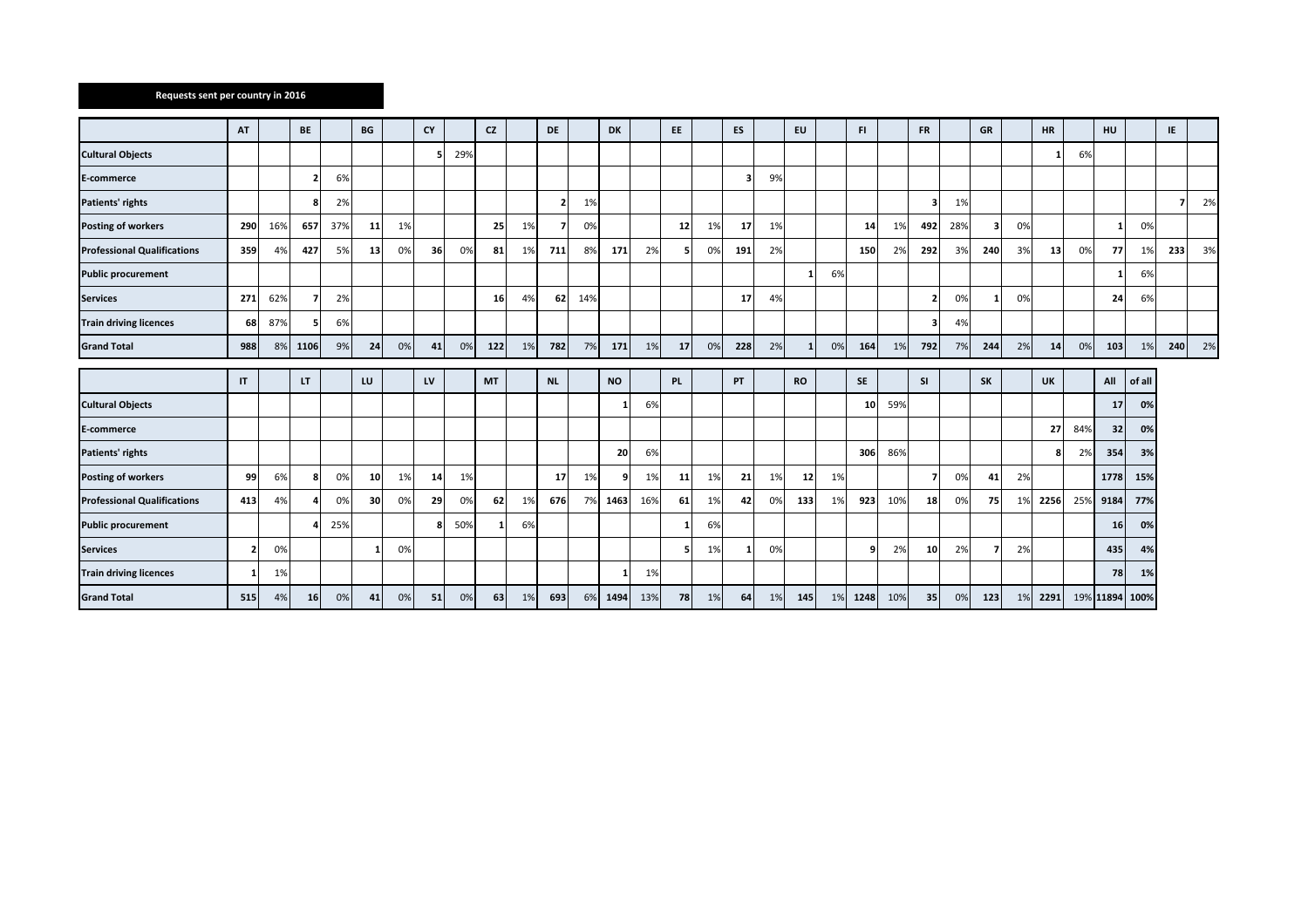## **Requests received per country in 2016**

|                                    | AT              |     | <b>BE</b> |    | BG                      |     | <b>CY</b> |     | <b>CZ</b> |    | <b>DE</b> |     | <b>DK</b> |     | EE.       |     | ES   |     | F1  |     | <b>FR</b> |     | GR        |     | <b>HR</b> |    | HU                      |     | IE             |    | IS              |        |
|------------------------------------|-----------------|-----|-----------|----|-------------------------|-----|-----------|-----|-----------|----|-----------|-----|-----------|-----|-----------|-----|------|-----|-----|-----|-----------|-----|-----------|-----|-----------|----|-------------------------|-----|----------------|----|-----------------|--------|
| <b>Cultural Objects</b>            | 3               | 18% |           |    |                         |     |           |     |           |    |           | 41% |           |     |           |     |      | 18% |     |     |           |     |           |     |           |    |                         |     |                |    |                 |        |
| E-commerce                         |                 |     |           |    |                         |     |           | 25% |           |    |           | 25% |           |     |           |     |      | 3%  |     |     |           | 3%  |           |     |           |    | $\overline{2}$          | 6%  |                | 3% |                 |        |
| Patients' rights                   | -51             | 1%  | 16        | 5% |                         | 0%  |           | 0%  |           | 2% | 84        | 24% |           | 1%  |           | 1%  | 53   | 15% |     | 1%  | 18        | 5%  | 11        | 3%  | 11        | 3% | 21                      | 6%  |                |    |                 |        |
| <b>Posting of workers</b>          | 10 <sup>1</sup> | 1%  | 16        | 1% | 95                      | 5%  | q         | 1%  | 23        | 1% | 125       | 7%  |           | 0%  | 13        | 1%  | 58   | 3%  | 3   | 0%  | 41        | 2%  | 7         | 0%  | 61        | 0% | 94                      | 5%  | 4              | 0% | $\mathbf{1}$    | 0%     |
| <b>Professional Qualifications</b> | 110             | 6%  | 208       | 2% | 311                     | 3%  | 72        | 1%  | 152       | 2% | 652       | 7%  | 62        | 1%  | 57        | 1%  | 1140 | 12% | 64  | 1%  | 202       | 2%  | 731       | 8%  | 190       | 2% | 351                     | 4%  | 99             | 1% | 23              | 0%     |
| <b>Public procurement</b>          |                 |     |           |    |                         |     |           |     |           |    |           |     |           |     | 3.        | 19% |      |     |     |     | з         | 19% |           |     |           |    |                         |     |                |    |                 |        |
| <b>Services</b>                    | -61             | 1%  |           | 1% | 12                      | 3%  |           |     | 11        | 3% | 47        | 11% |           | 1%  |           |     | 11   | 3%  |     | 0%  | 6         | 1%  | 11        | 3%  | 19        | 4% | 30 <sub>1</sub>         | 7%  |                |    |                 |        |
| <b>Train driving licences</b>      |                 |     |           | 1% |                         |     |           |     |           | 3% | 46        | 59% |           | 1%  |           |     |      |     |     |     |           | 6%  |           |     | 1         | 1% | 15                      | 19% |                |    |                 |        |
| <b>Grand Total</b>                 | 134             | 1%  | 245       | 2% | 419                     | 4%  | 90        | 1%  | 194       | 2% | 969       | 8%  | 73        | 1%  | 78        | 1%  | 1266 | 11% | 71  | 1%  | 276       | 2%  | 760       | 6%  | 227       | 2% | 513                     | 4%  | 104            | 1% | 24              | 0%     |
|                                    |                 |     |           |    |                         |     |           |     |           |    |           |     |           |     |           |     |      |     |     |     |           |     |           |     |           |    |                         |     |                |    |                 |        |
|                                    | IT              |     | п         |    | LT.                     |     | LU        |     | LV        |    | MT        |     | <b>NL</b> |     | <b>NO</b> |     | PL.  |     | PT  |     | <b>RO</b> |     | <b>SE</b> |     | <b>SI</b> |    | SK                      |     | UK             |    | All             | of all |
| <b>Cultural Objects</b>            | $\mathbf{1}$    | 6%  |           |    |                         |     |           |     |           |    |           |     |           | 18% |           |     |      |     |     |     |           |     |           |     |           |    |                         |     |                |    | 17 <sup>1</sup> | 0%     |
| E-commerce                         |                 |     |           |    |                         |     |           |     |           |    |           |     |           | 28% |           |     |      |     |     |     |           |     |           |     |           |    |                         |     | $\overline{2}$ | 6% | 32              | 0%     |
| Patients' rights                   | 6               | 2%  |           |    | я                       | 2%  |           |     |           | 1% |           | 0%  | 14        | 4%  |           | 2%  | 36   | 10% |     | 1%  |           | 0%  | 11        | 3%  |           |    | 5 <sub>l</sub>          | 1%  | 22             | 6% | 354             | 3%     |
| <b>Posting of workers</b>          | 51              | 3%  |           |    | 15                      | 1%  | 15        | 1%  | 19        | 1% |           | 0%  | 35        | 2%  | 3         | 0%  | 240  | 13% | 404 | 23% | 271       | 15% | 3         | 0%  | 114       | 6% | 67                      | 4%  | 31             | 2% | 1778            | 15%    |
| <b>Professional Qualifications</b> | 599             | 7%  |           | 0% | 228                     | 2%  | 12        | 0%  | 145       | 2% | 19        | 0%  | 182       | 2%  | 38        | 0%  | 975  | 11% | 259 | 39  | 1453      | 16% | 90        | 1%  | 74        | 1% | 244                     | 3%  | 439            | 5% | 9184            | 77%    |
| <b>Public procurement</b>          | 1               | 6%  |           |    |                         | 25% |           |     |           |    |           |     |           | 13% |           |     |      |     |     |     |           |     | 2         | 13% |           |    |                         |     |                | 6% | 16              | 0%     |
| <b>Services</b>                    | 13              | 3%  |           |    | $\overline{\mathbf{z}}$ | 0%  |           | 0%  |           |    |           | 0%  | 17        | 4%  |           | 0%  | 72   | 17% |     | 1%  | 102       | 23% | 7         | 2%  | 14        | 3% | 27                      | 6%  | 12             | 3% | 435             | 4%     |
| <b>Train driving licences</b>      |                 |     |           |    |                         |     |           | 1%  |           |    |           |     |           | 1%  |           |     |      | 1%  |     | 1%  |           |     |           |     |           |    | $\overline{\mathbf{3}}$ | 4%  |                |    | 78              | 1%     |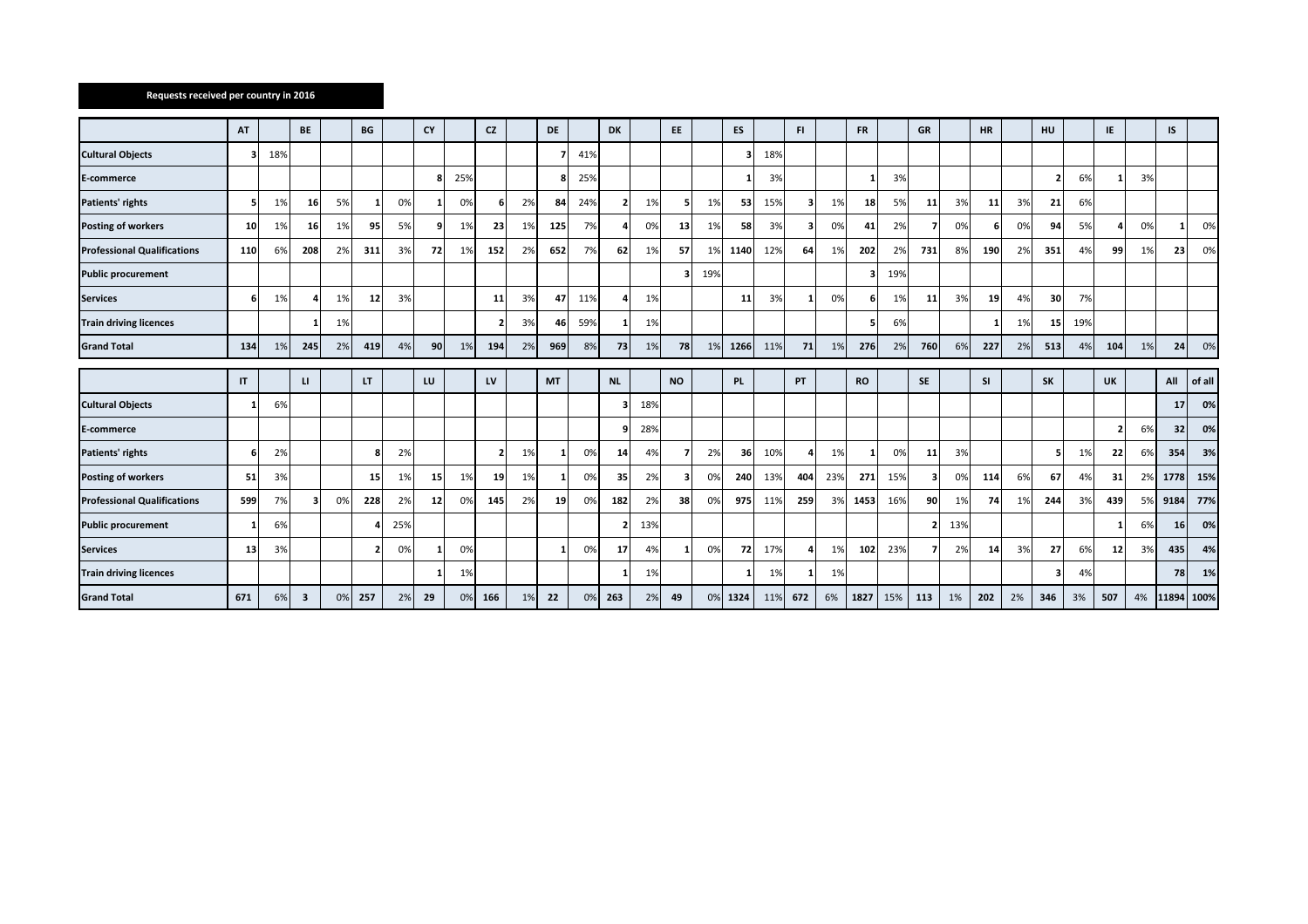|                        | Requests in 2016 |                |                |                |                         |                |                          |                |                |                |                |                          |                          |                          |                |                           |                        |                         |                          |              |                         |                |                |                |                          |     |                |                |                |                |               |           |
|------------------------|------------------|----------------|----------------|----------------|-------------------------|----------------|--------------------------|----------------|----------------|----------------|----------------|--------------------------|--------------------------|--------------------------|----------------|---------------------------|------------------------|-------------------------|--------------------------|--------------|-------------------------|----------------|----------------|----------------|--------------------------|-----|----------------|----------------|----------------|----------------|---------------|-----------|
|                        |                  |                |                |                |                         |                |                          |                |                |                |                |                          |                          |                          |                | All legal areas           |                        |                         |                          |              |                         |                |                |                |                          |     |                |                |                |                |               |           |
|                        |                  |                |                |                |                         |                |                          |                |                |                |                |                          |                          |                          |                | <b>Responding country</b> |                        |                         |                          |              |                         |                |                |                |                          |     |                |                |                |                |               |           |
|                        | AT               | BE             | BG             | <b>CY</b>      | CZ                      | <b>DE</b>      | DK                       | EE             | ES             | FI.            | <b>FR</b>      | GR                       | <b>HR</b>                | HU                       | IE.            | IS                        | $\mathsf{I}\mathsf{T}$ | $\mathbf{u}$            | LT.                      | LU           | LV                      | <b>MT</b>      | <b>NL</b>      | <b>NO</b>      | <b>PL</b>                | PT  | <b>RO</b>      | SE             | <b>SI</b>      | SK             | UK            | All       |
| AT                     |                  |                | 21             |                | 28                      | 235            |                          |                | 6              |                | 6              | 6                        | 55                       | 129                      |                |                           | 26                     | $\overline{3}$          | $\mathbf{1}$             |              |                         | $\mathbf{1}$   | 17             |                | 70                       | 30  | 141            | 6              | 112            | 76             | 13            | 988       |
| BE                     | $\mathbf{1}$     |                | 89             | $\overline{2}$ | 5                       | 20             |                          |                | 39             |                | 50             | 16                       | В                        | 41                       | $\mathbf{1}$   |                           | 49                     |                         | 11                       | 11           | 8                       |                | 54             |                | 143                      | 173 | 302            | $\mathbf{1}$   | 36             | 19             | 28            | 1106      |
| BG                     |                  | 6              |                |                | $\overline{2}$          | 2              |                          |                | 4              | 1              |                |                          |                          |                          |                |                           | $\overline{2}$         |                         |                          |              |                         |                |                |                |                          |     | $\mathbf{1}$   |                | $\mathbf{1}$   |                |               | 24        |
| CY                     | $\mathbf{1}$     |                | 10             |                |                         | 9              |                          |                |                |                |                | $\overline{A}$           |                          |                          |                |                           | 1                      |                         |                          |              |                         |                | -1             |                |                          |     |                | $\overline{2}$ |                |                | 6             | 41        |
| CZ                     |                  |                | $\overline{3}$ |                |                         | 13             |                          |                | $\mathbf{1}$   |                |                |                          | $\overline{1}$           |                          |                |                           | $\overline{2}$         |                         |                          |              |                         | $\overline{2}$ |                |                | 37                       |     | 8              | $\mathbf{1}$   |                | 46             |               | 122       |
| DE                     | 26               | 13             | 43             | $\mathbf{1}$   | 6                       | $\overline{2}$ | $\mathcal{P}$            |                | 46             | $\overline{2}$ | 24             | 59                       | 24                       | 42                       | $\mathbf{1}$   | -1                        | 46                     |                         | 21                       | 3            | 19                      |                | 41             | $\overline{2}$ | 83                       | 10  | 217            | 5              | $\mathbf{1}$   |                | 35            | 782       |
| DK                     |                  | 10             | 8              |                | $\overline{\mathbf{3}}$ | 23             |                          |                | 5              |                | $\mathcal{P}$  | 8                        | $\overline{\phantom{a}}$ | ╕                        |                |                           | 15                     |                         |                          |              |                         |                |                | 3              | 22                       |     | 34             | 5              |                |                | 14            | 171       |
| EE                     |                  |                |                |                |                         |                | $\overline{z}$           |                |                | $\overline{2}$ |                |                          |                          |                          |                |                           |                        |                         | $\mathbf{1}$             |              | $\overline{\mathbf{3}}$ |                |                | $\mathbf{1}$   | 6                        |     |                |                |                |                |               | 17        |
| ES                     |                  | $\overline{7}$ | 5              |                | $\overline{\mathbf{3}}$ | 29             |                          |                | 12             | $\overline{2}$ | 19             |                          | $\overline{3}$           | $\overline{\phantom{a}}$ | $\overline{a}$ |                           | 39                     |                         | $\overline{\phantom{a}}$ |              |                         |                | $\mathcal{P}$  |                | 13                       | 21  | 21             | $\overline{2}$ |                |                | 40            | 228       |
| EU                     |                  |                |                |                |                         |                |                          |                |                |                |                |                          |                          |                          |                |                           |                        |                         |                          |              |                         |                | -1             |                |                          |     |                |                |                |                |               |           |
| FI.                    |                  |                | $\overline{2}$ |                | $\overline{2}$          | 15             |                          | 31             | 14             |                | 7              | 3                        | $\mathbf{1}$             | 3                        |                |                           | 1                      |                         | 3                        |              | 12                      |                |                | $\overline{3}$ | 8                        |     | 12             | 18             |                | $\overline{2}$ | <b>16</b>     | 164       |
| <b>FR</b>              | $\Delta$         | 38             | 22             | $\mathbf{1}$   | $\overline{3}$          | 14             | $\overline{2}$           |                | 83             | $\overline{2}$ |                | 9                        | $\overline{\phantom{0}}$ | 12                       | $\overline{2}$ |                           | 39                     |                         | 3                        | 13           | 5                       |                | 8              |                | 87                       | 225 | 171            | $\overline{4}$ | 7              | 17             | 19            | 792       |
| GR                     |                  |                | 32             | 20             | 14                      | 19             |                          |                |                |                | $\mathbf{a}$   | 5 <sub>l</sub>           |                          |                          |                |                           | 41                     |                         |                          |              |                         |                |                |                | $\overline{\phantom{a}}$ |     | 28             | 16             | $\mathbf{1}$   | 42             | 16            | 244       |
| <b>HR</b>              |                  |                |                |                |                         | .5             |                          |                |                |                |                |                          |                          |                          |                | $\overline{2}$            | $\mathbf{1}$           |                         |                          |              |                         | $\mathbf{1}$   |                |                |                          |     |                | $\mathbf{1}$   | $\overline{2}$ |                |               | 14        |
| HU                     |                  |                |                |                | $\overline{2}$          | 13             |                          |                | 5 <sub>l</sub> |                | $\overline{z}$ | $\mathbf{1}$             |                          |                          |                |                           | 8                      |                         |                          |              |                         |                | $\overline{z}$ |                | $\overline{1}$           |     | 29             | $\overline{2}$ | $\overline{4}$ | 11             | 15            | 103       |
| IE                     |                  | $\overline{2}$ | $\overline{9}$ |                | $\mathbf{1}$            | 8              |                          |                | 23             | $\overline{2}$ | 6              | 17                       | 10                       | 12                       |                |                           | 19                     |                         | $\mathbf{1}$             |              | 2 <sup>1</sup>          | $\mathbf{1}$   |                | $\mathbf{1}$   | 21                       | 11  | 53             | $\overline{3}$ |                | $\mathsf{q}$   | 23            | 240       |
| $\mathsf{I}\mathsf{T}$ | 15               | 14             | 18             |                | $\overline{2}$          | 25             |                          |                | 102            | $\mathbf{1}$   | 21             | $\overline{\phantom{a}}$ | 23                       | 6                        |                |                           | 12                     |                         | 5                        |              |                         | $\overline{2}$ |                |                | 26                       |     | 188            | $\mathbf{a}$   | 16             |                | 19            | 515       |
| LT                     | $\mathbf{1}$     |                |                |                |                         | $\overline{2}$ |                          | $\mathbf{1}$   |                |                | -1             |                          |                          |                          |                |                           | $\mathbf{1}$           |                         |                          |              | $\mathbf{1}$            |                |                |                | $\overline{4}$           |     |                | 3              |                |                |               | 16        |
| LU                     |                  |                | 1              |                | $\mathbf{1}$            | 6              |                          |                | $\mathbf{1}$   |                | q              |                          | $\boldsymbol{\Delta}$    |                          |                |                           | 2                      |                         |                          |              |                         |                | $\overline{z}$ |                | $\overline{2}$           |     | $\overline{3}$ |                |                |                |               | 41        |
| LV                     |                  |                |                | 14             |                         | $\Delta$       | $\overline{2}$           | 5              |                | $\mathbf{1}$   | -1             | $\mathbf{1}$             |                          |                          | $\overline{2}$ | $\mathbf{1}$              | $7^{\circ}$            |                         | 6                        |              |                         |                |                | $\overline{2}$ | $\overline{2}$           |     |                | $\mathbf{1}$   |                |                | $\mathcal{P}$ | 51        |
| МT                     |                  |                | $\overline{2}$ |                |                         | Δ              |                          |                | $\mathbf{1}$   |                | -3             |                          |                          |                          | 3              |                           | 24                     |                         |                          |              |                         |                | $\mathbf{1}$   |                | $\overline{1}$           |     | 8              |                |                |                | 15            | 63        |
| <b>NL</b>              | 8                | 63             | 12             | $\overline{2}$ | 5                       | 84             |                          | $\overline{2}$ | 81             | 7              | 19             | 69                       | $\overline{A}$           | 18                       | 13             |                           | 39                     |                         | $\overline{2}$           |              | $\overline{3}$          | $\overline{2}$ |                | 5 <sub>1</sub> | 61                       | 19  | 32             | 8              | 3              | 9              | 121           | 693       |
| <b>NO</b>              | 10               | 11             | 41             |                | 28                      | 145            |                          | 16             | 189            | $\overline{4}$ | 12             | 61                       | 29                       | 117                      | 8              |                           | 47                     |                         | 129                      |              | 74                      | $\mathbf{1}$   | 28             |                | 299                      | 30  | 135            | 3              | 5              | 44             | 21            | 1494      |
| <b>PL</b>              |                  | $\overline{2}$ |                |                | $\mathbf{1}$            | 25             | $\overline{\phantom{a}}$ |                | $\overline{2}$ | $\overline{2}$ | 5              |                          |                          |                          | $\overline{2}$ | $\overline{2}$            | $\overline{7}$         |                         | $\mathbf{1}$             |              |                         |                | $\overline{2}$ | $\overline{2}$ | $\mathbf{1}$             |     | $\mathbf{1}$   | $\overline{2}$ |                | 8              | 6             | 78        |
| PT                     |                  | 3              |                |                |                         | 5              |                          |                | 16             |                | 17             |                          |                          |                          | $\overline{2}$ |                           | 6                      |                         |                          | $\mathbf{1}$ |                         |                | $\overline{2}$ |                | 3                        |     | $\overline{2}$ | $\mathbf{1}$   |                |                |               | 64        |
| <b>RO</b>              |                  | 6              |                |                |                         | 4              |                          | $1\,$          |                |                | 5              | 5 <sub>5</sub>           |                          | $\overline{2}$           |                |                           | 11                     |                         |                          |              |                         |                | -1             |                | $\overline{2}$           |     | 104            |                |                | $\overline{2}$ |               | 145       |
| SE                     | 27               | 22             | 25             | 2 <sup>1</sup> | 24                      | 148            | 22                       | 15             | 255            | 20             | 29             | <b>77</b>                | 30                       | 44                       | 9              |                           | 54                     |                         | 25                       |              | 25                      | 5              | 42             | 14             | 84                       | 10  | 135            | 9              | 5              | 14             | 68            | 1248      |
| <b>SI</b>              | 5                | 3              | $\mathbf{1}$   |                |                         | $\overline{3}$ |                          |                |                | $\mathbf{1}$   |                |                          | 6                        |                          |                |                           | $\overline{a}$         |                         |                          |              |                         |                |                |                |                          |     |                | $\mathbf{1}$   |                |                |               | 35        |
| <b>SK</b>              |                  | 6              | $\mathbf{1}$   |                | 46                      | 24             |                          |                |                | $\mathbf{1}$   | 3              |                          |                          | 7                        |                |                           | $\overline{2}$         |                         |                          |              |                         |                | $\overline{2}$ |                | 10                       |     |                | $\mathbf{1}$   |                |                | <b>10</b>     | 123       |
| UK                     | 13               | 28             | 74             | 40             | 18                      | 83             | 15                       |                | 380            | 23             | 31             | 417                      | 30                       | 70                       | 57             |                           | 166                    |                         | 45                       | -1           | 11                      | 7              | 47             | 15             | 336                      | 124 | 192            | 15             | 9              | 33             |               | 2291      |
| All                    | 134              | 245            | 419            | 90             | 194                     | 969            | 73                       | 78             | 1266           | 71             | 276            | 760                      | 227                      | 513                      | 104            | 24                        | 671                    | $\overline{\mathbf{3}}$ | 257                      | 29           | 166                     | 22             | 263            | 49             | 1324                     | 672 | 1827           | 113            | 202            | 346            |               | 507 11894 |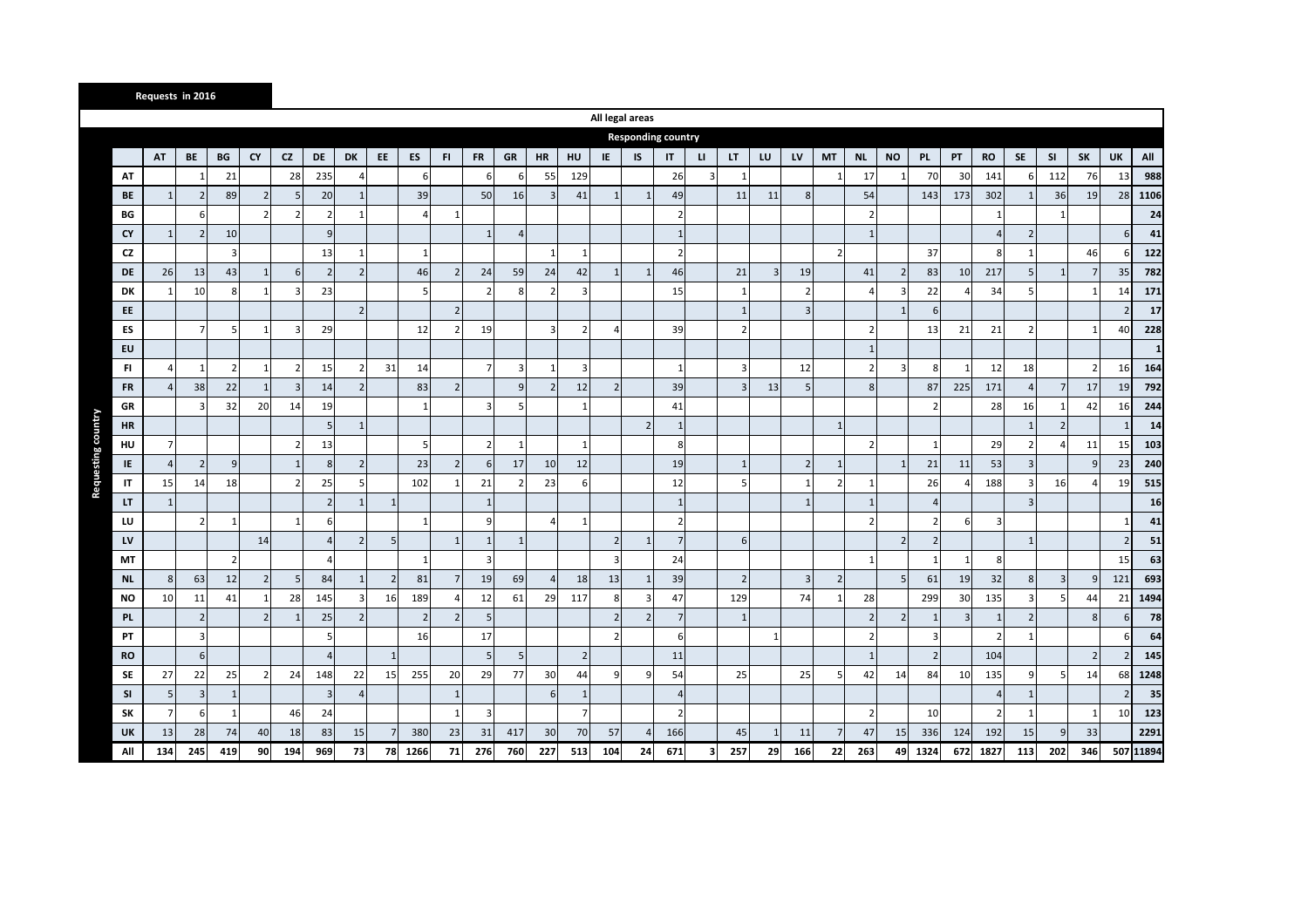| <b>Requests in 2016</b> |  |  |  |
|-------------------------|--|--|--|
|-------------------------|--|--|--|

|                    |           |    |    | <b>Cultural Objects</b>   |    |           |     |
|--------------------|-----------|----|----|---------------------------|----|-----------|-----|
|                    |           |    |    | <b>Responding country</b> |    |           |     |
|                    |           | AT | DE | ES                        | IT | <b>NL</b> | All |
|                    | CY        |    | 5  |                           |    |           |     |
|                    | <b>HR</b> |    |    |                           |    |           |     |
|                    | <b>NO</b> |    |    |                           |    |           |     |
| Requesting country | <b>SE</b> | 3  |    | 3                         |    |           | 10  |
|                    | Αl        |    |    |                           |    |           |     |

|                    | E-commerce                                                        |   |   |  |  |  |  |   |  |    |  |  |  |  |  |
|--------------------|-------------------------------------------------------------------|---|---|--|--|--|--|---|--|----|--|--|--|--|--|
|                    | <b>Responding country</b>                                         |   |   |  |  |  |  |   |  |    |  |  |  |  |  |
| Requesting country | All<br>ES<br>IE<br>DE<br><b>FR</b><br>HU<br><b>NL</b><br>CY<br>UK |   |   |  |  |  |  |   |  |    |  |  |  |  |  |
|                    | <b>BE</b>                                                         |   |   |  |  |  |  |   |  |    |  |  |  |  |  |
|                    | ES                                                                |   |   |  |  |  |  |   |  |    |  |  |  |  |  |
|                    | UK                                                                |   | 8 |  |  |  |  |   |  | 27 |  |  |  |  |  |
|                    | All                                                               | 8 | 8 |  |  |  |  | q |  | 32 |  |  |  |  |  |

|           | <b>Cultural Objects</b> |    |                    |     |                 |               |                                                                                         |  |  |  | E-commerce |                    |  |  |  |      |  |          |              |           |           |      |           |           |           | <b>Train Driving Licences</b> |                           |           |           |           |                |     |
|-----------|-------------------------|----|--------------------|-----|-----------------|---------------|-----------------------------------------------------------------------------------------|--|--|--|------------|--------------------|--|--|--|------|--|----------|--------------|-----------|-----------|------|-----------|-----------|-----------|-------------------------------|---------------------------|-----------|-----------|-----------|----------------|-----|
|           |                         |    | Responding country |     |                 | -             |                                                                                         |  |  |  |            | Responding country |  |  |  |      |  |          |              |           |           |      |           |           |           |                               | <b>Responding country</b> |           |           |           |                |     |
| <b>AT</b> | <b>DE</b>               | ES | $\mathsf{I}$       | NL. | All             | Ħ<br>U        | HU<br><b>IE</b><br>All<br><b>UK</b><br><b>NL</b><br>ES<br><b>CY</b><br><b>FR</b><br>DE. |  |  |  |            |                    |  |  |  |      |  |          |              | <b>BE</b> | <b>CZ</b> | DE . | <b>DK</b> | <b>FR</b> | <b>HR</b> | <b>HU</b>                     | LU                        | <b>NL</b> | <b>PL</b> | <b>PT</b> | <b>SK</b>      | All |
|           |                         |    |                    |     |                 | S.<br>hň<br>۳ | BE                                                                                      |  |  |  |            |                    |  |  |  |      |  | ij       | AT           |           |           | 46   |           |           |           | 15                            |                           |           |           |           | <b>J</b>       | 68  |
|           |                         |    |                    |     |                 | 意             | ES                                                                                      |  |  |  |            |                    |  |  |  |      |  | S.<br>hn | <b>BE</b>    |           |           |      |           |           |           |                               |                           |           |           |           |                |     |
|           |                         |    |                    |     |                 | Ë.            | <b>UK</b>                                                                               |  |  |  |            |                    |  |  |  | -271 |  | a.       | <b>FR</b>    |           |           |      |           |           |           |                               |                           |           |           |           |                |     |
|           |                         |    |                    |     | 10 <sup>1</sup> | œ             | All                                                                                     |  |  |  |            |                    |  |  |  | 32   |  | le.<br>S | $\mathsf{I}$ |           |           |      |           |           |           |                               |                           |           |           |           |                |     |
|           |                         |    |                    |     | 17              |               |                                                                                         |  |  |  |            |                    |  |  |  |      |  | œ        | <b>NO</b>    |           |           |      |           |           |           |                               |                           |           |           |           |                |     |
|           |                         |    |                    |     |                 |               |                                                                                         |  |  |  |            |                    |  |  |  |      |  |          | All          |           |           | 46   |           |           |           | 15                            |                           |           |           |           | 3 <sub>1</sub> | 78  |

|                    |           |    |              | <b>Public Procurement</b> |                           |           |                |    |     |
|--------------------|-----------|----|--------------|---------------------------|---------------------------|-----------|----------------|----|-----|
|                    |           |    |              |                           | <b>Responding country</b> |           |                |    |     |
|                    |           | EE | <b>FR</b>    | IT                        | LT                        | <b>NL</b> | <b>SE</b>      | UK | All |
|                    | EU        |    |              |                           |                           |           |                |    |     |
| Requesting country | HU        |    | 1            |                           |                           |           |                |    |     |
|                    | LT        |    | $\mathbf{1}$ |                           |                           |           | $\overline{2}$ |    | 4   |
|                    | LV        | 3  |              |                           | 4                         |           |                |    | 8   |
|                    | MT        |    | 1            |                           |                           |           |                |    |     |
|                    | <b>PL</b> |    |              | 1                         |                           |           |                |    |     |
|                    | All       | 3  | 3            |                           | 4                         |           | 2              |    | 16  |

|           |           |                 |    |           |          |    |           |    |    |                |           |    | <b>Patients' Rights</b>   |    |    |    |    |           |           |           |                   |              |           |           |                |           |     |
|-----------|-----------|-----------------|----|-----------|----------|----|-----------|----|----|----------------|-----------|----|---------------------------|----|----|----|----|-----------|-----------|-----------|-------------------|--------------|-----------|-----------|----------------|-----------|-----|
|           |           |                 |    |           |          |    |           |    |    |                |           |    | <b>Responding country</b> |    |    |    |    |           |           |           |                   |              |           |           |                |           |     |
|           | <b>AT</b> | BE              | BG | <b>CY</b> | CZ       | DE | <b>DK</b> | EE | ES | <b>FI</b>      | <b>FR</b> | GR | <b>HR</b>                 | HU | IT | LT | LV | <b>MT</b> | <b>NL</b> | <b>NO</b> | PL.               | PT           | <b>RO</b> | <b>SE</b> | <b>SK</b>      | <b>UK</b> | All |
| <b>BE</b> |           |                 |    |           |          |    |           |    |    |                |           |    |                           |    |    |    |    |           |           |           |                   |              |           |           |                |           | 8   |
| DE        |           |                 |    |           |          |    |           |    |    |                |           |    |                           |    |    |    |    |           |           |           |                   |              |           |           |                |           |     |
| <b>FR</b> |           |                 |    |           |          |    |           |    |    |                |           |    |                           |    |    |    |    |           |           |           |                   |              |           |           |                |           |     |
| IE        |           |                 |    |           |          |    |           |    |    |                |           |    |                           |    |    |    |    |           |           |           |                   |              |           |           |                |           |     |
| <b>NO</b> |           |                 |    |           |          |    |           |    |    |                |           |    |                           | h  |    |    |    |           |           |           | $\mathbf{\hat{}}$ |              |           |           |                |           | 20  |
| <b>SE</b> |           | 15              |    |           | $6 \mid$ | 78 |           |    | 51 |                | 14        |    | 10 <sup>1</sup>           | 14 | 6  |    |    |           | 12        | 6         | 34                | $\mathbf{r}$ |           | $\Omega$  | 5 <sup>1</sup> | <b>15</b> | 306 |
| UK        |           |                 |    |           |          |    |           |    |    | $\mathbf{r}$   |           |    |                           |    |    |    |    |           |           |           |                   |              |           |           |                |           | 8   |
| All       |           | 16 <sup>1</sup> |    |           | 6        | 84 |           |    | 53 | 3 <sup>1</sup> | 18        | 11 | 11                        | 21 |    | 8  |    |           | 14        |           | 36 <sup>l</sup>   |              |           | 11        | 5              | 22        | 354 |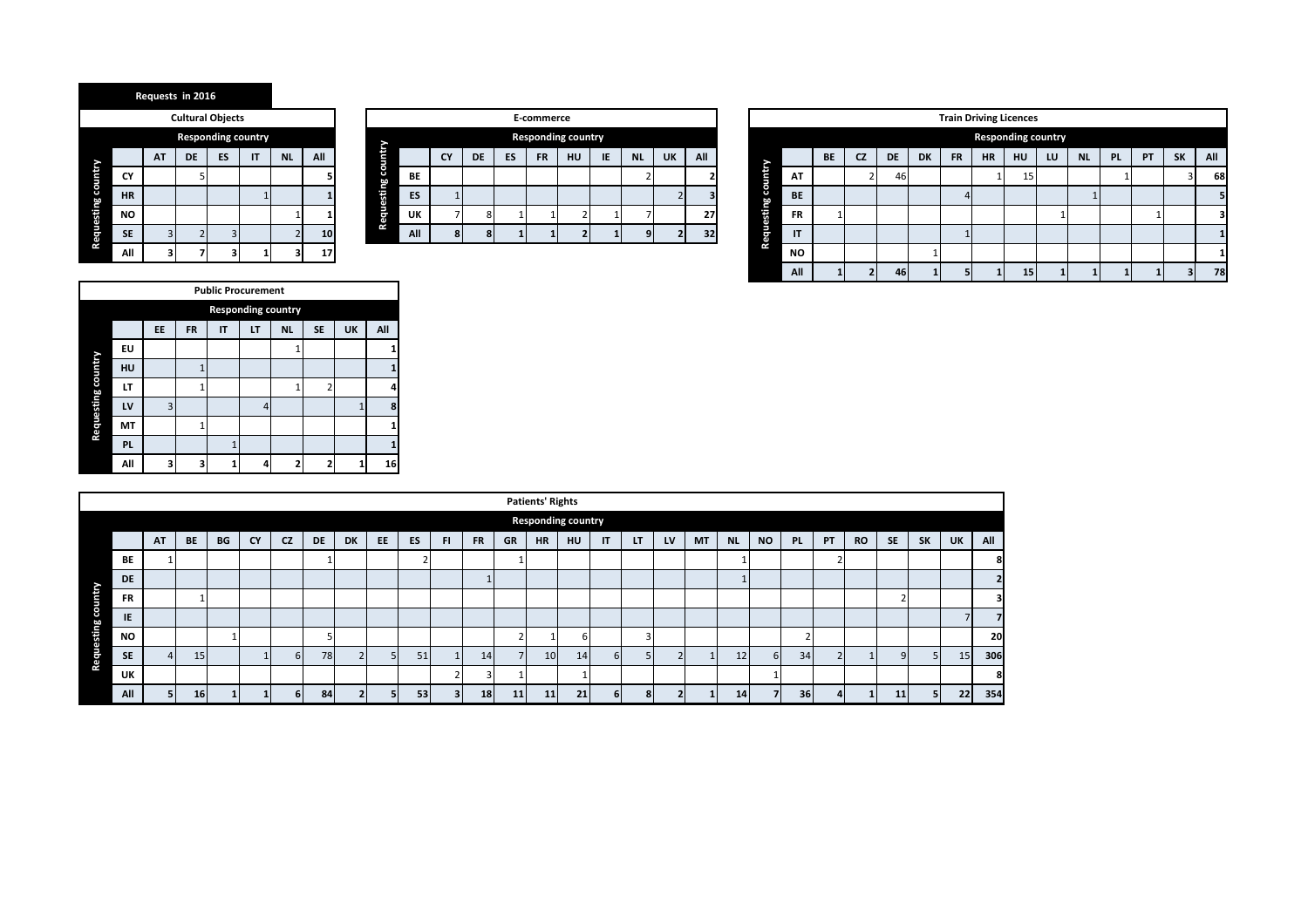|           |                | Requests in 2016 |              |                |                |                |                |                |    |              |                |                |                |                |                           |              |                |                 |                |                 |              |                |                |                 |                |                |              |              |                |                |                |
|-----------|----------------|------------------|--------------|----------------|----------------|----------------|----------------|----------------|----|--------------|----------------|----------------|----------------|----------------|---------------------------|--------------|----------------|-----------------|----------------|-----------------|--------------|----------------|----------------|-----------------|----------------|----------------|--------------|--------------|----------------|----------------|----------------|
|           |                |                  |              |                |                |                |                |                |    |              |                |                |                |                | Posting of workers        |              |                |                 |                |                 |              |                |                |                 |                |                |              |              |                |                |                |
|           |                |                  |              |                |                |                |                |                |    |              |                |                |                |                | <b>Responding country</b> |              |                |                 |                |                 |              |                |                |                 |                |                |              |              |                |                |                |
|           | AT             | BE               | BG           | <b>CY</b>      | CZ             | DE             | DK             | EE             | ES | FI.          | <b>FR</b>      | GR             | <b>HR</b>      | HU             | IE                        | IS           | IT             | LT.             | LU             | LV              | <b>MT</b>    | <b>NL</b>      | <b>NO</b>      | <b>PL</b>       | PT             | <b>RO</b>      | <b>SE</b>    | <b>SI</b>    | <b>SK</b>      | <b>UK</b>      | All            |
| AT        |                |                  | 8            |                | 11             | 76             |                |                | 1  |              |                | $\mathbf{1}$   | 3              | 43             |                           |              | 5              |                 |                |                 |              | $\overline{2}$ |                | 11              | 23             | 19             |              | 60           | 27             |                | 290            |
| <b>BE</b> |                |                  | 59           | $\overline{2}$ | $\overline{3}$ | 13             |                |                | 26 |              | 9              | 5              |                | 32             | $\mathbf{1}$              |              | 32             | $7\overline{ }$ | 8              | $7\overline{ }$ |              | 22             |                | 92              | 167            | 102            |              | 35           | 17             | 18             | 657            |
| BG        |                | 6                |              |                |                | 1              |                |                |    | 1            |                |                |                |                |                           |              | $\overline{2}$ |                 |                |                 |              |                |                |                 |                |                |              | 1            |                |                | 11             |
| <b>CZ</b> |                |                  |              |                |                |                |                |                |    |              |                |                |                |                |                           |              |                |                 |                |                 |              |                |                | 25              |                |                |              |              |                |                | 25             |
| DE        |                |                  |              |                |                |                |                |                |    |              |                |                |                |                |                           |              |                | $\mathbf{1}$    |                |                 |              |                |                | $\overline{2}$  |                | $\overline{3}$ |              | $\mathbf{1}$ |                |                | $\overline{7}$ |
| EE.       |                |                  |              |                |                |                | $\mathbf{1}$   |                |    |              |                |                |                |                |                           |              |                | $\mathbf{1}$    |                | $\overline{3}$  |              |                | $\mathbf{1}$   | 6               |                |                |              |              |                |                | 12             |
| ES        |                |                  | $\mathbf{1}$ |                |                | $\overline{2}$ |                |                |    |              | 5              |                |                |                | $\mathbf{1}$              |              |                |                 |                |                 |              |                |                |                 | 8              |                |              |              |                |                | 17             |
| FI.       |                |                  |              |                |                | $\mathbf{1}$   |                | $7^{\circ}$    |    |              |                |                |                |                |                           |              |                | $\overline{2}$  |                | $\overline{4}$  |              |                |                |                 |                |                |              |              |                |                | 14             |
| FR        | $\overline{2}$ |                  | 16           | $\mathbf{1}$   | $\overline{2}$ |                | 1              |                | 30 |              |                | 1              | $\mathbf{1}$   | $\overline{7}$ | $\overline{2}$            |              | 9              | 1               | $\overline{7}$ | $\overline{4}$  |              | 6              |                | 81              | 204            | 88             |              | 6            | 16             | $\overline{7}$ | 492            |
| GR        |                |                  | $\mathbf{1}$ | $\overline{2}$ |                |                |                |                |    |              |                |                |                |                |                           |              |                |                 |                |                 |              |                |                |                 |                |                |              |              |                |                | 3              |
| HU        |                |                  |              |                |                |                |                |                |    |              |                |                |                | $\mathbf{1}$   |                           |              |                |                 |                |                 |              |                |                |                 |                |                |              |              |                |                | $\mathbf{1}$   |
| IT        |                |                  | 8            |                |                | $\overline{4}$ |                |                | 1  |              | $\overline{2}$ |                | $\overline{2}$ | $\overline{3}$ |                           |              |                | 1               |                |                 |              |                |                | $6\phantom{1}6$ | $\overline{2}$ | 53             |              | 10           | $\overline{2}$ | 5              | 99             |
| LT        | $\mathbf{1}$   |                  |              |                |                |                |                | $\mathbf{1}$   |    |              |                |                |                |                |                           |              |                |                 |                | $\mathbf{1}$    |              |                |                | $\overline{4}$  |                |                | $\mathbf{1}$ |              |                |                | 8              |
| LU        |                |                  |              |                | $\mathbf{1}$   | $\overline{4}$ |                |                |    |              | $\overline{2}$ |                |                | $\mathbf{1}$   |                           |              |                |                 |                |                 |              |                |                | $\mathbf{1}$    |                | $\mathbf{1}$   |              |              |                |                | 10             |
| LV        |                |                  |              |                |                | 1              | $\overline{2}$ | $\overline{2}$ |    | 1            | 1              |                |                |                |                           | $\mathbf{1}$ | 1              |                 |                |                 |              |                | $\overline{2}$ | 1               |                |                | 1            |              |                | $\mathbf{1}$   | 14             |
| <b>NL</b> |                | $\mathbf{1}$     |              | $\overline{2}$ | $\mathbf{1}$   | $\overline{3}$ |                |                |    |              |                |                |                |                |                           |              | $\mathbf{1}$   |                 |                |                 | $\mathbf{1}$ |                |                | $\overline{3}$  |                | $\overline{2}$ |              |              | $\overline{3}$ |                | 17             |
| <b>NO</b> |                |                  |              |                |                |                |                | $\overline{2}$ |    |              |                |                |                |                |                           |              |                | $\overline{2}$  |                |                 |              |                |                | $\overline{4}$  |                |                |              | $\mathbf{1}$ |                |                | 9              |
| <b>PL</b> |                | $\overline{2}$   |              | $\overline{2}$ |                | $\overline{2}$ |                |                |    |              | 3              |                |                |                |                           |              |                |                 |                |                 |              | $\overline{2}$ |                |                 |                |                |              |              |                |                | 11             |
| <b>PT</b> |                | $\overline{2}$   |              |                |                | 3              |                |                |    |              | 15             |                |                |                |                           |              |                |                 |                |                 |              |                |                |                 |                |                | $\mathbf{1}$ |              |                |                | 21             |
| <b>RO</b> |                |                  |              |                |                | $\overline{2}$ |                | $\mathbf{1}$   |    |              | $\mathbf{1}$   |                |                | $\overline{2}$ |                           |              | $\mathbf{1}$   |                 |                |                 |              | $\mathbf{1}$   |                | $\overline{2}$  |                |                |              |              | $\overline{2}$ |                | $12$           |
| <b>SI</b> | $\overline{2}$ |                  | $\mathbf{1}$ |                |                | 1              |                |                |    |              |                |                |                | 1              |                           |              |                |                 |                |                 |              |                |                |                 |                | $\overline{2}$ |              |              |                |                | $\overline{7}$ |
| <b>SK</b> | 5              | 5                | $\mathbf{1}$ |                | 5              | 12             |                |                |    | $\mathbf{1}$ | 3              |                |                | $\overline{4}$ |                           |              |                |                 |                |                 |              | $\overline{2}$ |                | $\overline{2}$  |                | $\mathbf{1}$   |              |              |                |                | 41             |
| All       | 10             | 16               | 95           | 9              | 23             | 125            | 4              | 13             | 58 | 3            | 41             | $\overline{7}$ | 6              | 94             | 4                         | $\mathbf{1}$ | 51             | 15              | 15             | 19              | $\mathbf{1}$ | 35             | 3              | 240             | 404            | 271            | $\mathbf{3}$ | 114          | 67             | 31             | 1778           |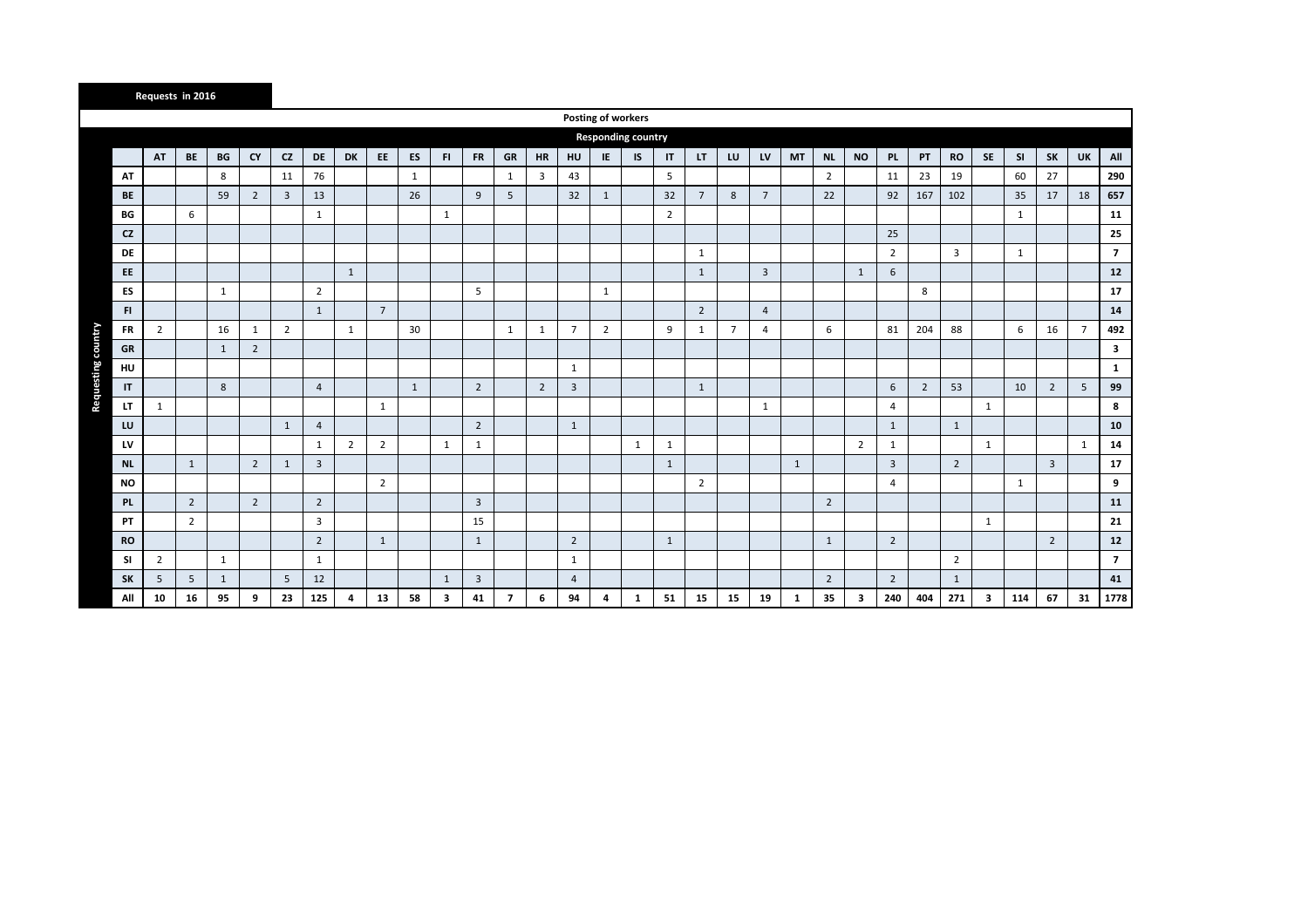|                          |                | Requests in 2016 |                |                |                         |                |                |                |                |                |                 |                         |                         |                |                                    |                |                           |                         |                |                |                |                |                |                |                 |                |                         |                |                |                 |                |      |
|--------------------------|----------------|------------------|----------------|----------------|-------------------------|----------------|----------------|----------------|----------------|----------------|-----------------|-------------------------|-------------------------|----------------|------------------------------------|----------------|---------------------------|-------------------------|----------------|----------------|----------------|----------------|----------------|----------------|-----------------|----------------|-------------------------|----------------|----------------|-----------------|----------------|------|
|                          |                |                  |                |                |                         |                |                |                |                |                |                 |                         |                         |                | <b>Professional Qualifications</b> |                |                           |                         |                |                |                |                |                |                |                 |                |                         |                |                |                 |                |      |
|                          |                |                  |                |                |                         |                |                |                |                |                |                 |                         |                         |                |                                    |                | <b>Responding country</b> |                         |                |                |                |                |                |                |                 |                |                         |                |                |                 |                |      |
|                          | AT             | <b>BE</b>        | BG             | <b>CY</b>      | CZ                      | <b>DE</b>      | DK             | EE             | ES             | FI.            | <b>FR</b>       | <b>GR</b>               | <b>HR</b>               | HU             | IE                                 | IS             | $\mathsf{I}$              | $\mathbf{u}$            | LT.            | LU             | LV             | <b>MT</b>      | <b>NL</b>      | <b>NO</b>      | PL.             | PT             | <b>RO</b>               | SE             | <b>SI</b>      | SK              | <b>UK</b>      | All  |
| AT                       |                | $\mathbf{1}$     | 6              |                | 8                       | 78             | 4              |                | 5              |                | 4               | 5                       | 37                      | 50             |                                    |                | 13                        | $\overline{\mathbf{3}}$ | $\mathbf{1}$   |                |                |                | $\overline{7}$ |                | 17              | $\overline{4}$ | 36                      | $\overline{2}$ | 42             | 28              | 8              | 359  |
| <b>BE</b>                |                | $\overline{2}$   | 30             |                | $\overline{2}$          | 5              | $\mathbf{1}$   |                | 11             |                | 37              | 10                      | $\overline{\mathbf{3}}$ | 9              |                                    | 1              | 17                        |                         | $\overline{4}$ | $\overline{3}$ | $\mathbf{1}$   |                | 28             |                | 45              | $\overline{4}$ | 200                     | 1              | 1              | $\overline{2}$  | 10             | 427  |
| BG                       |                |                  |                | $\overline{2}$ | $\overline{2}$          | 1              | $\mathbf{1}$   |                | $\overline{4}$ |                |                 |                         |                         |                |                                    |                |                           |                         |                |                |                |                | $\overline{2}$ |                |                 |                | 1                       |                |                |                 |                | 13   |
| <b>CY</b>                | $\mathbf{1}$   | $\overline{2}$   | 10             |                |                         | $\overline{4}$ |                |                |                |                | 1               | $\overline{4}$          |                         |                |                                    |                | 1                         |                         |                |                |                |                | $\mathbf{1}$   |                |                 |                | $\overline{4}$          | $\overline{2}$ |                |                 | 6              | 36   |
| CZ                       |                |                  |                |                |                         | 11             | $\mathbf{1}$   |                | 1              |                |                 |                         | 1                       | 1              |                                    |                | 1                         |                         |                |                |                | $\overline{2}$ |                |                | 8               |                | $\overline{\mathbf{3}}$ | 1              |                | 45              | 6              | 81   |
| DE                       | 23             | 10               | 42             | $\mathbf{1}$   | 6                       | $\overline{2}$ | $\overline{2}$ |                | 44             | $\overline{2}$ | 23              | 57                      | 19                      | 33             | $\mathbf{1}$                       | 1              | 45                        |                         | 18             | $\overline{3}$ | 19             |                | 31             | $\overline{2}$ | 64              | 10             | 209                     | 5              |                | $7\overline{ }$ | 32             | 711  |
| DK                       | $\mathbf{1}$   | 10               | 8              | $\mathbf{1}$   | $\overline{\mathbf{3}}$ | 23             |                |                | 5              |                | $\overline{2}$  | 8                       | $\overline{2}$          | 3              |                                    |                | 15                        |                         | $\mathbf{1}$   |                | $\overline{2}$ |                | $\overline{4}$ | 3              | 22              | $\overline{4}$ | 34                      | 5              |                | $\mathbf{1}$    | 14             | 171  |
| EE                       |                |                  |                |                |                         |                | $\mathbf{1}$   |                |                | $\overline{2}$ |                 |                         |                         |                |                                    |                |                           |                         |                |                |                |                |                |                |                 |                |                         |                |                |                 | $\overline{2}$ | 5    |
| ES                       |                | $\overline{7}$   | $\overline{4}$ |                | 3                       | 25             |                |                | $\overline{7}$ | $\overline{2}$ | 10              |                         | $\overline{3}$          | $\overline{2}$ | 3                                  |                | 39                        |                         | $\overline{2}$ |                |                |                | $\overline{2}$ |                | 10              | 12             | 21                      | $\overline{2}$ |                |                 | 37             | 191  |
| FI                       | $\overline{4}$ | $\mathbf{1}$     | $\overline{2}$ | $\mathbf{1}$   | $\overline{2}$          | 14             | $\overline{2}$ | 24             | 14             |                | $7\overline{ }$ | $\overline{\mathbf{3}}$ | 1                       | 3              |                                    |                | $\mathbf{1}$              |                         | $\mathbf{1}$   |                | 8              |                | $\overline{2}$ | $\overline{3}$ | 8               | 1              | 12                      | 18             |                | $\overline{2}$  | 16             | 150  |
| <b>FR</b>                | $\overline{2}$ | 36               | 6              |                | $\mathbf{1}$            | 14             | $\mathbf{1}$   |                | 53             | $\overline{2}$ |                 | 8                       | $\mathbf{1}$            | 5              |                                    |                | 30                        |                         | $\overline{2}$ | $\overline{4}$ | $\mathbf{1}$   |                | $\overline{2}$ |                | 6               | 20             | 82                      | $\overline{2}$ | $\mathbf{1}$   | $\mathbf{1}$    | 12             | 292  |
| <b>GR</b>                |                | $\overline{3}$   | 31             | 18             | 14                      | 19             |                |                | $\mathbf{1}$   |                | 3               | 5                       |                         | $\mathbf{1}$   |                                    |                | 40                        |                         |                |                |                |                |                |                | $\overline{2}$  |                | 28                      | 16             | 1              | 42              | 16             | 240  |
| Requesting country<br>HR |                |                  |                |                |                         | 5              | $\mathbf{1}$   |                |                |                |                 |                         |                         |                |                                    | $\overline{2}$ |                           |                         |                |                |                | 1              |                |                |                 |                |                         | 1              | $\overline{2}$ |                 | 1              | 13   |
| HU                       | 5              |                  |                |                | $\mathbf{1}$            | 11             |                |                | $\overline{2}$ |                | $\mathbf{1}$    | $\mathbf{1}$            |                         |                |                                    |                | 8                         |                         |                |                |                |                | $\overline{2}$ |                | $\mathbf{1}$    |                | 25                      | $\overline{2}$ |                | $\overline{4}$  | 14             | 77   |
| IE                       | $\overline{4}$ | $\overline{2}$   | 9              |                | 1                       | 8              | $\overline{2}$ |                | 23             | $\overline{2}$ | 6               | 17                      | 10                      | 12             |                                    |                | 19                        |                         | 1              |                | $\overline{2}$ | $\mathbf{1}$   |                | 1              | 21              | 11             | 53                      | $\overline{3}$ |                | 9               | 16             | 233  |
| IT                       | 15             | 14               | 9              |                | $\overline{2}$          | 21             | 5              |                | 101            | $\mathbf{1}$   | 18              | $\overline{2}$          | 21                      | 3              |                                    |                | 12                        |                         | $\overline{4}$ |                | $\mathbf{1}$   | $\overline{2}$ | $\mathbf{1}$   |                | 20              | $\overline{2}$ | 134                     | 3              | 6              | $\overline{2}$  | 14             | 413  |
| LT                       |                |                  |                |                |                         | $\overline{2}$ | 1              |                |                |                |                 |                         |                         |                |                                    |                | $\mathbf{1}$              |                         |                |                |                |                |                |                |                 |                |                         |                |                |                 |                | 4    |
| LU                       |                | 1                | 1              |                |                         | $\overline{2}$ |                |                | $\mathbf{1}$   |                | $7\overline{ }$ |                         | $\overline{4}$          |                |                                    |                | $\overline{2}$            |                         |                |                |                |                | $\overline{2}$ |                | $\mathbf{1}$    | 6              | $\overline{2}$          |                |                |                 | $\mathbf{1}$   | 30   |
| LV                       |                |                  |                | 14             |                         | 3              |                |                |                |                |                 | 1                       |                         |                | $\overline{2}$                     |                | 6                         |                         | $\overline{2}$ |                |                |                |                |                | 1               |                |                         |                |                |                 |                | 29   |
| MT                       |                |                  | $\overline{2}$ |                |                         | $\overline{4}$ |                |                | $\mathbf{1}$   |                | $\overline{2}$  |                         |                         |                | $\overline{3}$                     |                | 24                        |                         |                |                |                |                | 1              |                | 1               | 1              | 8                       |                |                |                 | 15             | 62   |
| NL                       | 8              | 62               | 12             |                | 4                       | 81             | $\mathbf{1}$   | $\overline{2}$ | 81             | $\overline{7}$ | 19              | 69                      | $\overline{4}$          | 18             | 13                                 | 1              | 38                        |                         | $\overline{2}$ |                | 3              | $\mathbf{1}$   |                | 5              | 58              | 19             | 30                      | 8              | 3              | 6               | 121            | 676  |
| <b>NO</b>                | 10             | 11               | 40             | $\mathbf{1}$   | 28                      | 140            | $\overline{2}$ | 14             | 189            | $\overline{4}$ | 12              | 59                      | 28                      | 111            | 8                                  | $\overline{3}$ | 47                        |                         | 124            |                | 74             | $\mathbf{1}$   | 27             |                | 293             | 30             | 135                     | $\overline{3}$ | $\overline{4}$ | 44              | 21             | 1463 |
| <b>PL</b>                |                |                  |                |                | 1                       | 21             | $\overline{2}$ |                | $\overline{2}$ | $\overline{2}$ | $\overline{2}$  |                         |                         |                | $\overline{2}$                     | $\overline{2}$ | 6                         |                         | $\mathbf{1}$   |                |                |                |                | $\overline{2}$ | 1               | $\overline{3}$ | $\mathbf{1}$            |                |                | 8               | 5              | 61   |
| PT                       |                | $\mathbf{1}$     |                |                |                         | $\overline{2}$ |                |                | 15             |                | $\overline{2}$  |                         |                         |                | $\overline{2}$                     |                | 6                         |                         |                | $\mathbf{1}$   |                |                | $\overline{2}$ |                | $\overline{3}$  |                | $\overline{2}$          |                |                |                 | 6              | 42   |
| <b>RO</b>                |                | 6                |                |                |                         | $\overline{2}$ |                |                |                |                | 4               | 5                       |                         |                |                                    |                | 10                        |                         |                |                |                |                |                |                |                 |                | 104                     |                |                |                 | $\overline{2}$ | 133  |
| <b>SE</b>                | 20             | $7\overline{ }$  | 25             | $\mathbf{1}$   | 18                      | 68             | 20             | 10             | 201            | 19             | 15              | 61                      | 20                      | 30             | 9                                  | 9              | 48                        |                         | 20             |                | 23             | $\overline{4}$ | 28             | 8              | 50              | 8              | 134                     |                | 5              | 9               | 53             | 923  |
| -SI                      | $\overline{2}$ | 3                |                |                |                         | $\mathbf{1}$   |                |                |                |                |                 |                         | 6                       |                |                                    |                | 3                         |                         |                |                |                |                |                |                |                 |                | $\overline{2}$          |                |                |                 | $\mathbf{1}$   | 18   |
| <b>SK</b>                | $\overline{2}$ | $\mathbf{1}$     |                |                | 38                      | 10             |                |                |                |                |                 |                         |                         | $\overline{3}$ |                                    |                | 1                         |                         |                |                |                |                |                |                | $7\overline{ }$ |                | 1                       | $\mathbf{1}$   |                | $\mathbf{1}$    | 10             | 75   |
| UK                       | 13             | 28               | 74             | 33             | 18                      | 75             | 15             | $\overline{7}$ | 379            | 21             | 27              | 416                     | 30                      | 67             | 56                                 | $\overline{4}$ | 166                       |                         | 45             | 1              | 11             | $\overline{7}$ | 40             | 14             | 336             | 124            | 192                     | 15             | 9              | 33              |                | 2256 |
| All                      | 110            | 208              | 311            | 72             | 152                     | 652            | 62             | 57             | 1140           | 64             | 202             | 731                     | 190                     | 351            | 99                                 | 23             | 599                       | $\overline{\mathbf{3}}$ | 228            | $12$           | 145            | 19             | 182            | 38             | 975             | 259            | 1453                    | 90             | 74             | 244             | 439            | 9184 |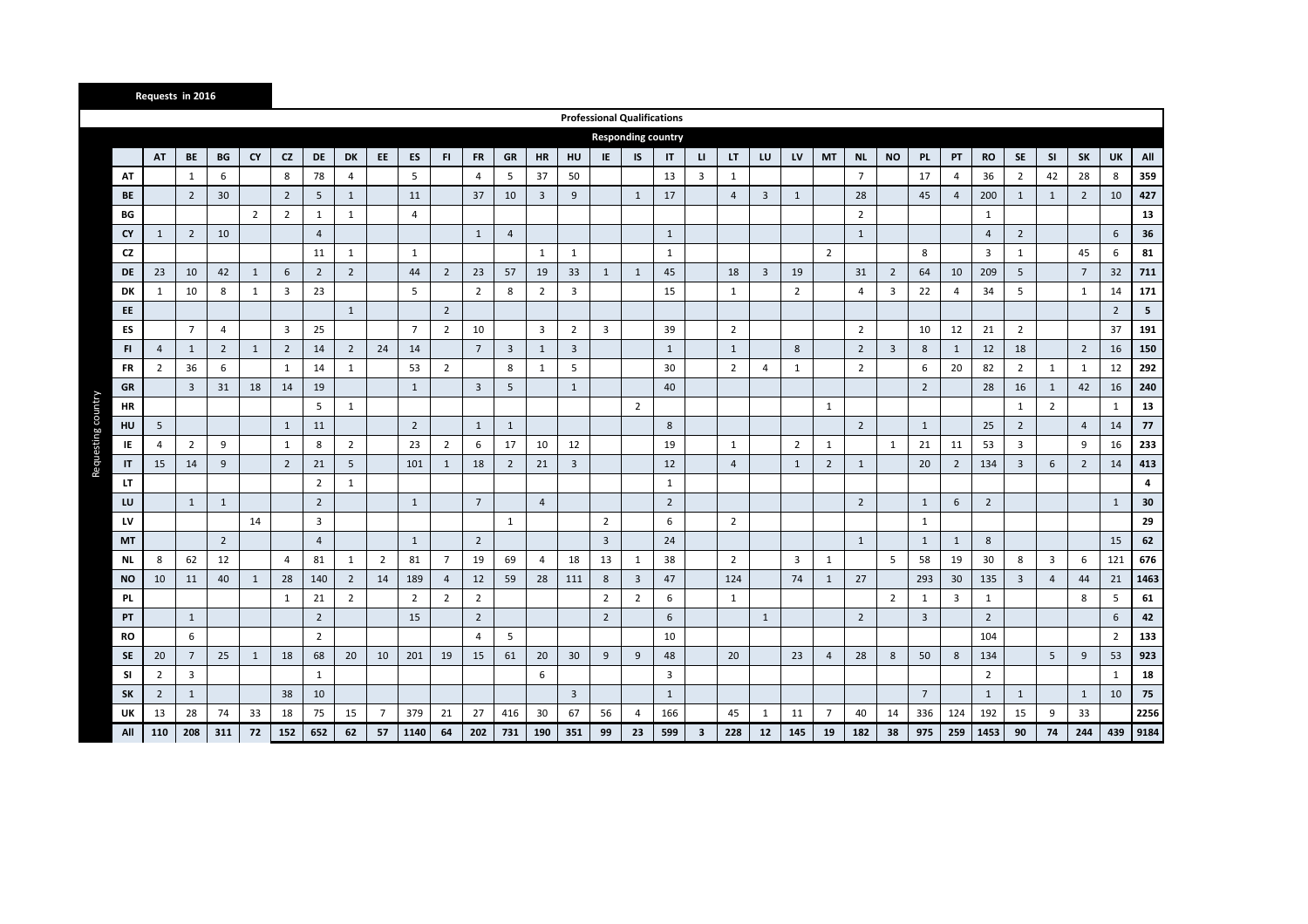|                                 | Requests in 2016 |              |                |                |                |                |                |              |                |                |           |    |                           |                |              |              |           |           |     |    |                |                |                |                |                |                |
|---------------------------------|------------------|--------------|----------------|----------------|----------------|----------------|----------------|--------------|----------------|----------------|-----------|----|---------------------------|----------------|--------------|--------------|-----------|-----------|-----|----|----------------|----------------|----------------|----------------|----------------|----------------|
|                                 |                  |              |                |                |                |                |                |              |                |                |           |    | <b>Services</b>           |                |              |              |           |           |     |    |                |                |                |                |                |                |
|                                 |                  |              |                |                |                |                |                |              |                |                |           |    | <b>Responding country</b> |                |              |              |           |           |     |    |                |                |                |                |                |                |
|                                 | AT               | BE           | BG             | CZ             | DE             | <b>DK</b>      | ES             | FI.          | <b>FR</b>      | GR             | <b>HR</b> | HU | $\mathsf{I}\mathsf{T}$    | LT             | LU           | <b>MT</b>    | <b>NL</b> | <b>NO</b> | PL. | PT | <b>RO</b>      | <b>SE</b>      | <b>SI</b>      | <b>SK</b>      | UK             | All            |
| AT                              |                  |              | $\overline{7}$ | $\overline{7}$ | 35             |                |                |              | $\overline{2}$ |                | 14        | 21 | 8                         |                |              | 1            | 8         | 1         | 41  | 3  | 86             | 4              | 10             | 18             | 5              | 271            |
| <b>BE</b>                       |                  |              |                |                | 1              |                |                |              |                |                |           |    |                           |                |              |              |           |           | 6   |    |                |                |                |                |                | $\overline{7}$ |
| CZ                              |                  |              | 3              |                | 2              |                |                |              |                |                |           |    | $\mathbf{1}$              |                |              |              |           |           | 4   |    | 5              |                |                | 1              |                | 16             |
| <b>DE</b>                       | 3                | 3            | 1              |                |                |                | $\overline{2}$ |              |                | $\overline{2}$ | 5         | 9  | $\mathbf{1}$              | $\overline{2}$ |              |              | 9         |           | 17  |    | 5              |                |                |                | $\overline{3}$ | 62             |
| ES                              |                  |              |                |                | $\overline{2}$ |                | 5              |              | 4              |                |           |    |                           |                |              |              |           |           | 3   | 1  |                |                |                | 1              | 1              | 17             |
| Requesting country<br><b>FR</b> |                  |              |                |                |                |                |                |              |                |                |           |    |                           |                | $\mathbf{1}$ |              |           |           |     |    | 1              |                |                |                |                | $\mathbf{2}$   |
| GR                              |                  |              |                |                |                |                |                |              |                |                |           |    | $\mathbf{1}$              |                |              |              |           |           |     |    |                |                |                |                |                | 1              |
| HU                              | $\overline{2}$   |              |                | $\mathbf{1}$   | $\overline{2}$ |                | 3              |              |                |                |           |    |                           |                |              |              |           |           |     |    | $\overline{4}$ |                | $\overline{4}$ | $\overline{7}$ | 1              | 24             |
| IT                              |                  |              | 1              |                |                |                |                |              |                |                |           |    |                           |                |              |              |           |           |     |    | 1              |                |                |                |                | $\mathbf{2}$   |
| LU                              |                  | $\mathbf{1}$ |                |                |                |                |                |              |                |                |           |    |                           |                |              |              |           |           |     |    |                |                |                |                |                | $\mathbf{1}$   |
| PL                              |                  |              |                |                | 2              |                |                |              |                |                |           |    |                           |                |              |              |           |           |     |    |                | $\overline{2}$ |                |                | 1              | 5              |
| PT                              |                  |              |                |                |                |                | $\mathbf{1}$   |              |                |                |           |    |                           |                |              |              |           |           |     |    |                |                |                |                |                | $\mathbf{1}$   |
| <b>SE</b>                       |                  |              |                |                |                |                |                |              |                | 9              |           |    |                           |                |              |              |           |           |     |    |                |                |                |                |                | 9              |
| <b>SI</b>                       | $\mathbf{1}$     |              |                |                | 1              | $\overline{4}$ |                | 1            |                |                |           |    | $\mathbf{1}$              |                |              |              |           |           |     |    |                | $\mathbf{1}$   |                |                | $\mathbf{1}$   | 10             |
| <b>SK</b>                       |                  |              |                | 3              | $\overline{2}$ |                |                |              |                |                |           |    | $\mathbf{1}$              |                |              |              |           |           | 1   |    |                |                |                |                |                | $\overline{7}$ |
| All                             | 6                | 4            | 12             | 11             | 47             | $\overline{a}$ | 11             | $\mathbf{1}$ | 6              | 11             | 19        | 30 | 13                        | $\overline{2}$ | 1            | $\mathbf{1}$ | 17        | 1         | 72  | 4  | 102            | $\overline{7}$ | 14             | 27             | 12             | 435            |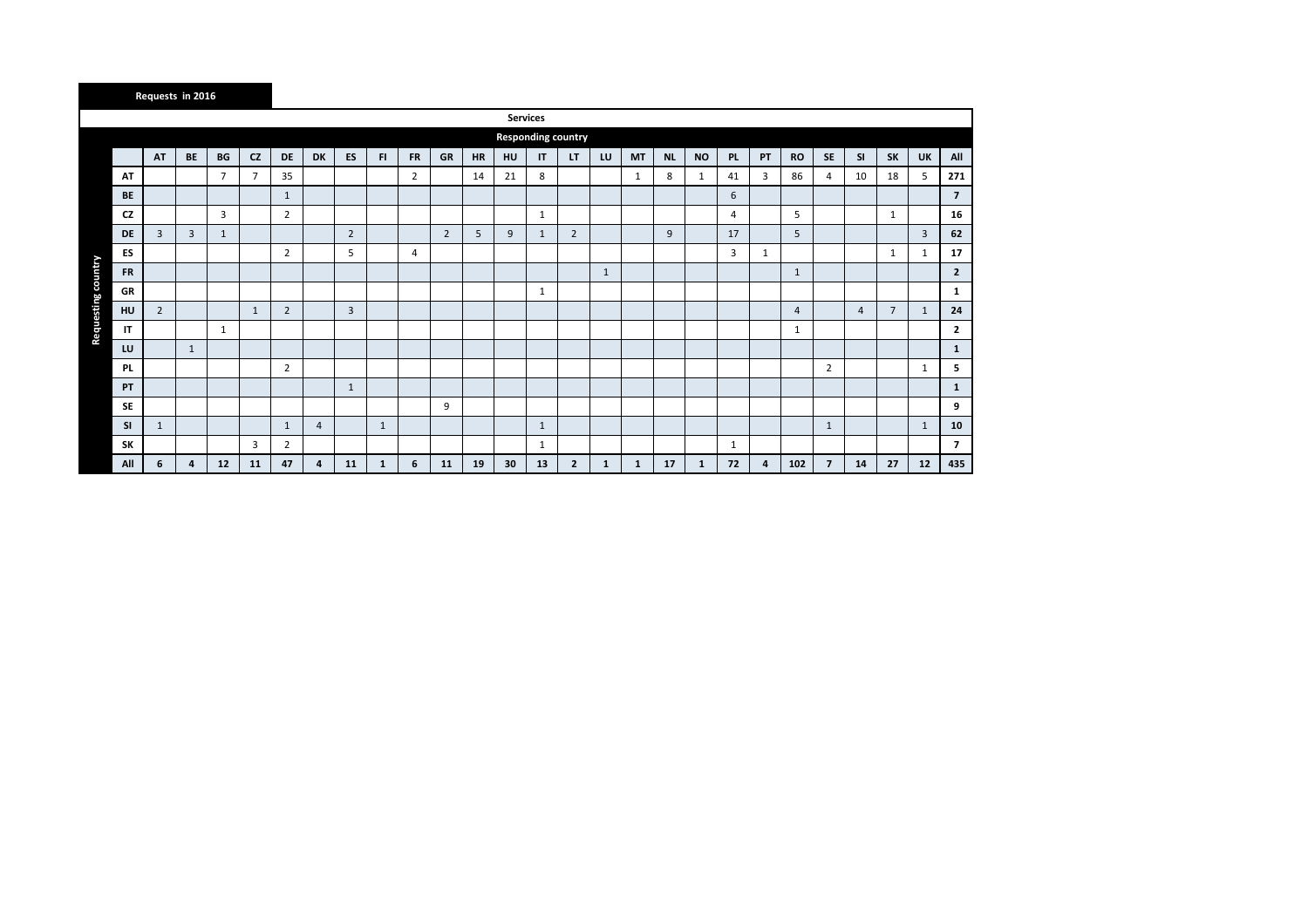### **Requests sent per country since 2008**

|                                    | AT           |     | BE           |     | BG  |            | <b>CY</b> |     | <b>CZ</b> |     | <b>DE</b>      |     | <b>DK</b> |    | EE.             |    | <b>ES</b> |     | <b>EU</b> |    | F1             |    | <b>FR</b> |     | <b>GR</b> |    | <b>HR</b>      |    | HU        |     | IE.       |        | IS |    |
|------------------------------------|--------------|-----|--------------|-----|-----|------------|-----------|-----|-----------|-----|----------------|-----|-----------|----|-----------------|----|-----------|-----|-----------|----|----------------|----|-----------|-----|-----------|----|----------------|----|-----------|-----|-----------|--------|----|----|
|                                    |              |     |              |     |     |            |           |     |           |     |                |     |           |    |                 |    |           |     |           |    |                |    |           |     |           |    |                |    |           |     |           |        |    |    |
| <b>Cultural Objects</b>            |              |     |              |     |     |            |           | 29% |           |     |                |     |           |    |                 |    |           |     |           |    |                |    |           |     |           |    | $\mathbf{1}$   | 6% |           |     |           |        |    |    |
| <b>E-commerce</b>                  |              |     |              | 6%  |     |            |           |     |           |     |                |     |           |    |                 |    | 19        | 31% |           |    |                |    |           |     |           |    |                |    |           |     |           | 6%     |    |    |
| Patients' rights                   |              |     | 16           | 2%  |     |            |           |     |           | 0%  |                | 1%  |           |    | $\mathbf{1}$    | 0% |           |     |           |    |                | 0% | 8         | 1%  |           |    |                |    |           |     |           | 1%     |    |    |
| <b>Posting of workers</b>          | 638          | 109 | 2419         | 38% | 62  | 1%         | -6        | 0%  | 38        | 1%  | 30             | 0%  | 33        | 1% | 22              | 0% | 47        | 1%  |           |    | 69             | 1% | 1923      | 30% | q         | 0% | $\mathbf{z}$   | 0% | 20        | 0%  |           | 0%     |    |    |
| <b>Professional Qualifications</b> | 1465         | 4%  | 967          | 3%  | 63  | $\Omega$ % | 340       | 1%  | 283       | 1%  | 2689           | 8%  | 773       | 2% | 13 <sup>1</sup> | 0% | 775       | 2%  |           |    | 808            | 2% | 1274      | 4%  | 1225      | 3% | 48             | 0% | 264       | 1%  | 1204      | 3%     | 5  | 0% |
| <b>Public procurement</b>          |              |     |              |     |     |            |           |     |           |     |                |     |           |    | Δ               |    |           |     |           |    |                |    |           |     |           |    |                |    |           |     |           |        |    |    |
| <b>Services</b>                    | 817          | 30% | 16           | 1%  | 24  | 1%         | 35        | 1%  | 130       | 5%  | 799            | 30% | 5         | 0% |                 | 0% | 292       | 11% |           |    |                | 0% | 48        | 2%  | 10        | 0% | $\overline{2}$ | 0% | 143       | 5%  |           | 0%     |    |    |
| <b>Train driving licences</b>      | 81           | 65% | 34           | 27% |     |            |           |     |           |     |                |     |           | 1% |                 |    |           |     |           |    |                |    |           | 3%  |           |    |                |    |           |     |           |        |    |    |
| <b>Grand Total</b>                 | 3001         | 7%  | 3456         | 8%  | 149 | 0%         | 386       | 1%  | 453       | 1%  | 3525           | 8%  | 812       | 2% | 47              | 0% | 1133      | 2%  |           | 0% | 884            | 2% | 3257      | 7%  | 1244      | 3% | 53             | 0% | 428       | 1%  | 1219      | 3%     | 5  | 0% |
|                                    |              |     |              |     |     |            |           |     |           |     |                |     |           |    |                 |    |           |     |           |    |                |    |           |     |           |    |                |    |           |     |           |        |    |    |
|                                    | $\mathsf{I}$ |     | $\mathbf{u}$ |     | LT. |            | LU        |     | LV        |     | <b>MT</b>      |     | <b>NL</b> |    | <b>NO</b>       |    | PL.       |     | <b>PT</b> |    | <b>RO</b>      |    | SE        |     | SI        |    | SK             |    | <b>UK</b> |     | All       | of all |    |    |
| <b>Cultural Objects</b>            |              |     |              |     |     |            |           |     |           |     |                |     |           |    |                 | 6% |           |     |           |    |                |    | 10        | 59% |           |    |                |    |           |     | 17        | 0%     |    |    |
| E-commerce                         |              |     |              |     |     |            |           |     |           |     |                |     |           |    |                 |    |           |     |           |    |                |    |           |     |           |    |                |    | 35        | 56% | 62        | 0%     |    |    |
| Patients' rights                   |              |     |              |     |     |            |           |     |           |     | $\overline{2}$ | 0%  |           |    | 20              | 2% |           |     |           |    |                |    | 935       | 92% |           |    |                |    | 14        | 1%  | 1016      | 2%     |    |    |
| <b>Posting of workers</b>          | 341          | 5%  |              |     | 26  | 0%         | 39        | 1%  | 66        | 1%  | 8              | 0%  | 161       | 3% | 34              | 1% | 34        | 1%  | 102       | 2% | 80             | 1% |           |     | 26        | 0% | 148            | 2% |           |     | 6385      | 14%    |    |    |
| <b>Professional Qualifications</b> | 2004         | 6%  |              | 0%  | 49  | 0%         | 81        | 0%  | 97        | 0%  | 198            | 1%  | 2450      | 7% | 2712            | 8% | 332       | 1%  | 245       | 1% | 260            | 1% | 3874      | 11% | 78        |    | 245            |    | 1% 10804  |     | 30% 35626 | 78%    |    |    |
| <b>Public procurement</b>          |              |     |              |     |     | 23%        |           |     | 12        | 46% |                | 4%  |           |    |                 |    |           | 4%  |           |    |                |    |           |     |           |    |                |    |           |     | 26        | 0%     |    |    |
| <b>Services</b>                    | <b>15</b>    | 1%  |              | 0%  | 34  | 1%         | 18        | 1%  | 16        | 1%  |                | 0%  | 5         | 0% |                 |    | 71        | 3%  | 14        | 1% | 26             | 1% | 53        | 2%  | 57        | 2% | 40             | 1% |           | 0%  | 2703      | 6%     |    |    |
| <b>Train driving licences</b>      |              |     |              |     |     |            |           |     |           |     |                |     |           |    |                 |    |           |     |           |    |                |    |           |     |           |    |                |    |           |     |           | 0%     |    |    |
|                                    |              | 1%  |              |     |     |            |           |     |           |     |                |     |           |    | 1               | 1% |           |     |           |    | $\overline{2}$ | 2% |           |     |           |    |                |    |           |     | 124       |        |    |    |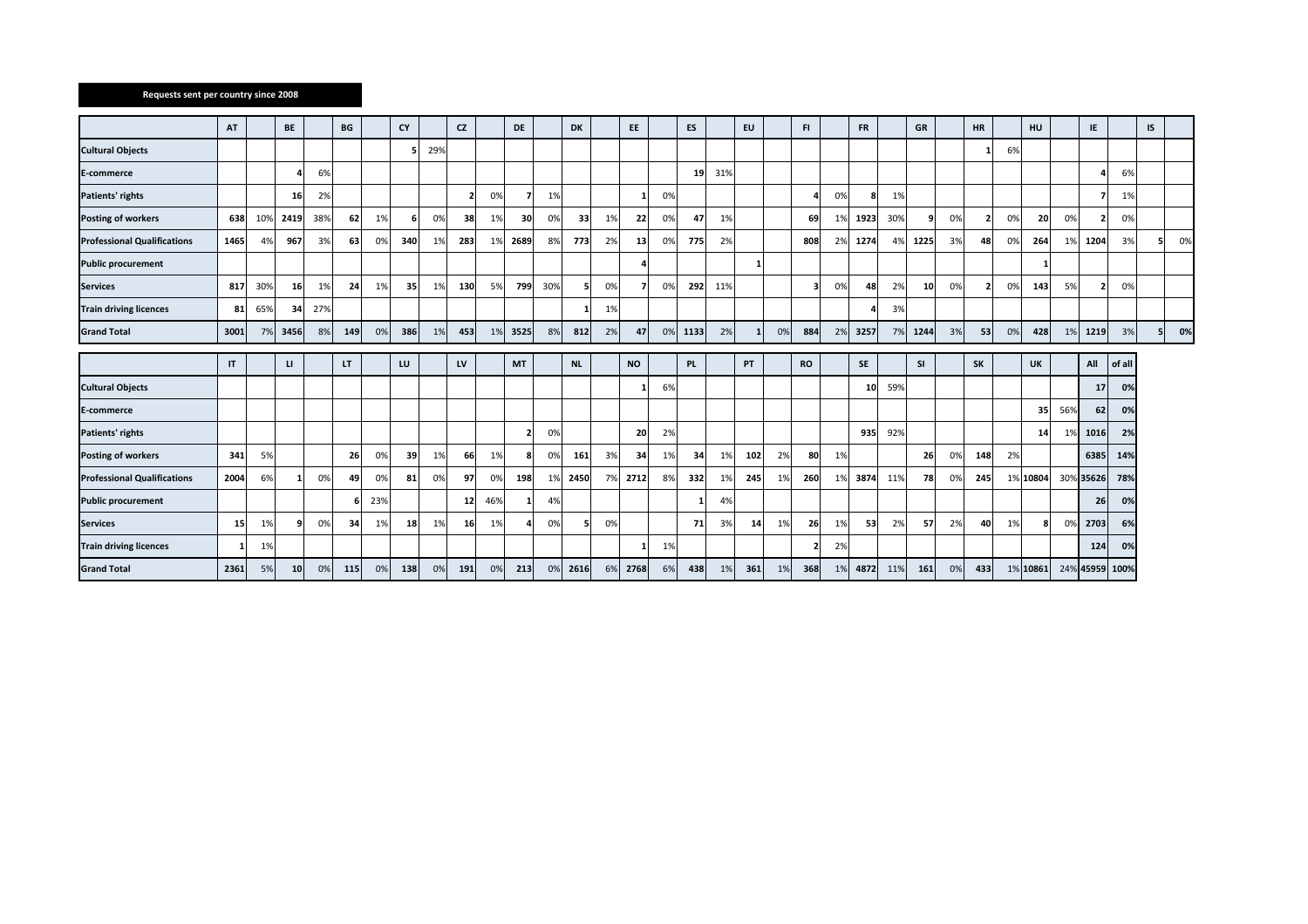### **Requests received per country since 2008**

|                                    | AT   |     | <b>BE</b> |    | BG   |     | CY  |     | <b>CZ</b> |    | DE        |     | <b>DK</b> |     | EE.       |     | ES        |     | FI.       |     | <b>FR</b> |     | GR           |    | <b>HR</b>                |    | HU                       |     | IE        |     | IS       |        |
|------------------------------------|------|-----|-----------|----|------|-----|-----|-----|-----------|----|-----------|-----|-----------|-----|-----------|-----|-----------|-----|-----------|-----|-----------|-----|--------------|----|--------------------------|----|--------------------------|-----|-----------|-----|----------|--------|
| <b>Cultural Objects</b>            |      | 18% |           |    |      |     |     |     |           |    |           | 41% |           |     |           |     | 3         | 18% |           |     |           |     |              |    |                          |    |                          |     |           |     |          |        |
| <b>E-commerce</b>                  |      |     |           |    |      |     | 12  | 19% |           |    |           | 13% |           | 2%  |           |     | з         | 5%  |           |     | 5         | 8%  |              |    |                          |    | $\overline{\phantom{a}}$ | 3%  |           | 5%  |          |        |
| Patients' rights                   | 16   | 2%  | 32        | 3% | э    | 0%  |     | 0%  | 18        | 2% | 239       | 24% | 30        | 3%  | 18        | 2%  | 132       | 13% | 36        | 4%  | 63        | 6%  | 33           | 3% | 24                       | 2% | 60                       | 6%  | э         | 0%  |          |        |
| <b>Posting of workers</b>          | 38   | 1%  | 68        | 1% | 389  | 6%  | 54  | 1%  | 69        | 1% | 403       | 6%  | 17        | 0%  | 74        | 1%  | 309       | 5%  | 13        | 0%  | 123       | 2%  | 21           | 0% | 22                       | 0% | 374                      | 6%  | 45        | 1%  | 3        | 0%     |
| <b>Professional Qualifications</b> | 394  | 1%  | 781       | 2% | 1441 | 4%  | 276 | 1%  | 689       | 2% | 2521      | 7%  | 291       | 1%  | 278       | 1%  | 3745      | 11% | 244       | 1%  | 829       | 2%  | 2919         | 8% | 618                      | 2% | 1533                     | 4%  | 454       | 1%  | 84       | 0%     |
| <b>Public procurement</b>          |      |     |           |    |      |     |     |     |           |    |           |     |           |     |           | 12% | 1         | 4%  |           |     | 31        | 12% |              |    |                          |    |                          |     |           |     |          |        |
| <b>Services</b>                    | 79   | 3%  | 39        | 1% | 77   | 3%  |     | 0%  | 117       | 4% | 253       | 9%  | 14        | 1%  |           | 0%  | 158       | 6%  | 6         | 0%  | 191       | 7%  | 89           | 3% | 43                       | 2% | 194                      | 7%  | 6         | 0%  |          |        |
| <b>Train driving licences</b>      |      |     |           | 1% |      |     |     |     |           | 2% | 58        | 47% |           | 1%  |           |     |           | 1%  |           |     | 12        | 10% |              |    |                          | 1% | 18                       | 15% |           |     |          |        |
| <b>Grand Total</b>                 | 530  | 1%  | 921       | 2% | 1910 | 4%  | 350 | 1%  | 895       | 2% | 3489      | 8%  | 354       | 1%  | 378       | 1%  | 4352      | 9%  | 299       | 1%  | 1226      | 3%  | 3062         | 7% | 708                      | 2% | 2181                     | 5%  | 511       | 1%  | 87       | 0%     |
|                                    |      |     |           |    |      |     |     |     |           |    |           |     |           |     |           |     |           |     |           |     |           |     |              |    |                          |    |                          |     |           |     |          |        |
|                                    | IT   |     | u.        |    | LT.  |     | LU  |     | LV        |    | <b>MT</b> |     | <b>NL</b> |     | <b>NO</b> |     | <b>PL</b> |     | <b>PT</b> |     | <b>RO</b> |     | <b>SE</b>    |    | <b>SI</b>                |    | <b>SK</b>                |     | <b>UK</b> |     | All      | of all |
| <b>Cultural Objects</b>            |      | 6%  |           |    |      |     |     |     |           |    |           |     |           | 18% |           |     |           |     |           |     |           |     |              |    |                          |    |                          |     |           |     | 17       | 0%     |
| E-commerce                         |      |     |           |    |      |     |     |     |           |    |           | 2%  | 17        | 27% |           |     |           | 2%  |           |     |           |     |              |    |                          |    |                          | 2%  |           | 13% | 62       | 0%     |
| Patients' rights                   | 20   | 2%  |           |    | 22   | 2%  |     |     | 10        | 1% |           | 0%  | 20        | 2%  |           | 1%  | 125       | 12% | 10        | 1%  | 2         | 0%  | 17           | 2% | $\overline{\phantom{a}}$ | 0% | 5                        | 0%  | 66        | 6%  | 1016     | 2%     |
| <b>Posting of workers</b>          | 176  | 3%  |           | 0% | 75   | 1%  | 71  | 1%  | 68        | 1% | 13        | 0%  | 151       | 2%  | 15        | 0%  | 864       | 14% | 1148      | 18% | 1035      | 16% | 18           | 0% | 313                      | 5% | 275                      | 4%  | 137       | 2%  | 6385     | 14%    |
| <b>Professional Qualifications</b> | 2343 | 7%  | 17        | 0% | 765  | 2%  | 49  | 0%  | 506       | 1% | 91        | 0%  | 648       | 2%  | 213       | 1%  | 3753      | 11% | 1074      | 3%  | 5656      | 16% | 436          | 1% | 353                      | 1% | 864                      | 2%  | 1761      |     | 5% 35626 | 78%    |
| <b>Public procurement</b>          |      | 19% |           |    |      | 19% |     |     |           |    |           |     |           | 8%  |           |     |           |     |           |     |           |     | $\mathbf{z}$ | 8% | э                        | 8% |                          |     | 3         | 12% | 26       | 0%     |
| <b>Services</b>                    | 145  | 5%  |           | 0% | 20   | 1%  | 23  | 1%  | 18        | 1% |           | 0%  | 159       | 6%  |           | 0%  | 330       | 12% | 42        | 2%  | 229       | 8%  | 32           | 1% | 108                      | 4% | 141                      | 5%  | 167       | 6%  | 2703     | 6%     |
| <b>Train driving licences</b>      |      | 6%  |           |    |      |     |     | 2%  |           |    |           |     | 11        | 9%  |           |     | 2         | 2%  | з         | 2%  |           | 1%  |              |    |                          |    | з                        | 2%  |           |     | 124      | 0%     |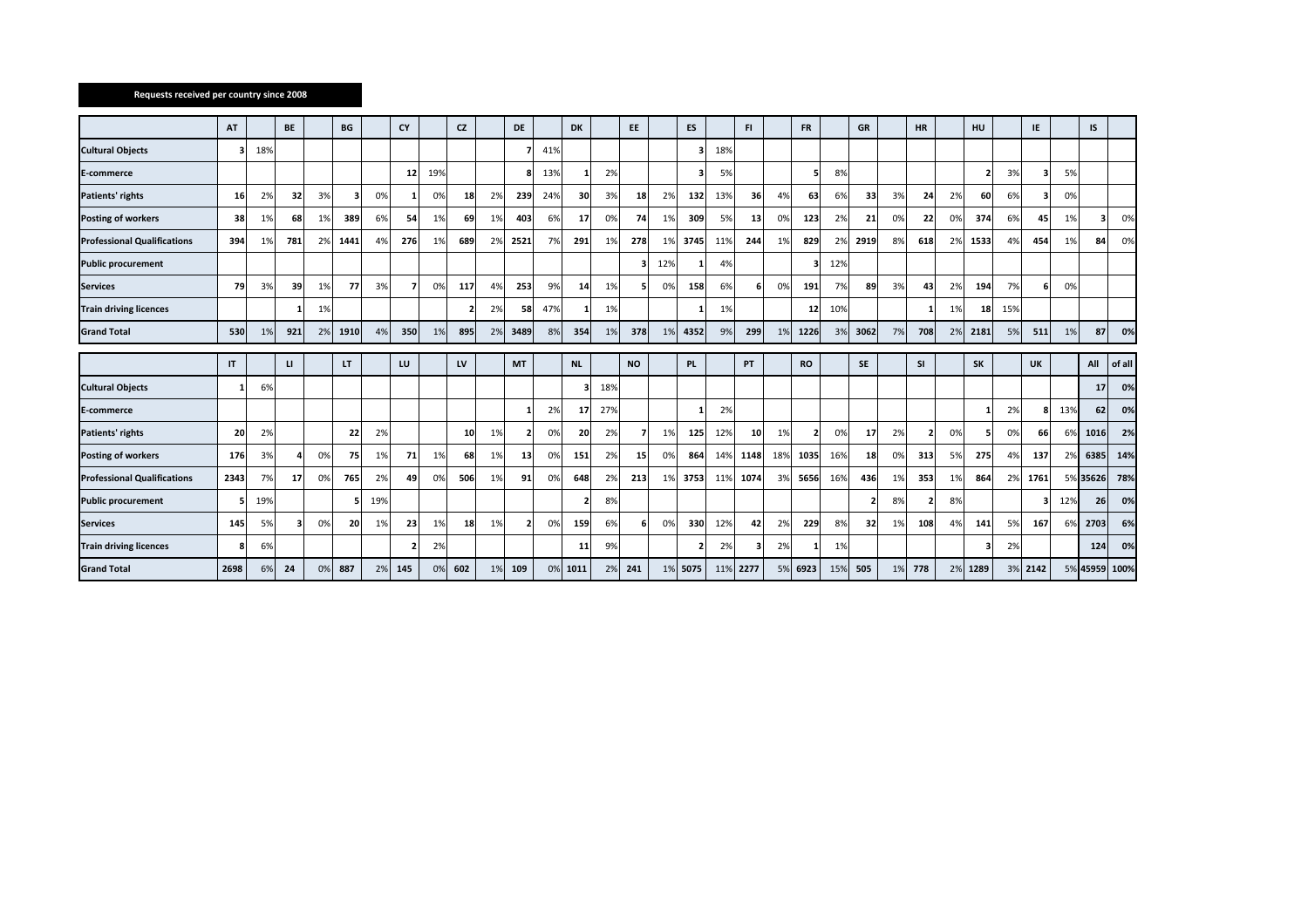|           |                |                |                |                 |                |                |                |                 |                |                 |                |                         |                         |                | All legal areas           |                |                |              |                |                |                |                 |                |                |                |                |                |                |                |                |                |              |
|-----------|----------------|----------------|----------------|-----------------|----------------|----------------|----------------|-----------------|----------------|-----------------|----------------|-------------------------|-------------------------|----------------|---------------------------|----------------|----------------|--------------|----------------|----------------|----------------|-----------------|----------------|----------------|----------------|----------------|----------------|----------------|----------------|----------------|----------------|--------------|
|           |                |                |                |                 |                |                |                |                 |                |                 |                |                         |                         |                | <b>Responding country</b> |                |                |              |                |                |                |                 |                |                |                |                |                |                |                |                |                |              |
|           | AT             | BE             | BG             | CY              | <b>CZ</b>      | <b>DE</b>      | DK             | EE              | ES             | FI              | <b>FR</b>      | GR                      | <b>HR</b>               | HU             | IE                        | <b>IS</b>      | IT             | $\mathbf{u}$ | LT             | LU             | LV             | MT              | <b>NL</b>      | <b>NO</b>      | PL             | PT             | <b>RO</b>      | <b>SE</b>      | SI             | SK             | UK             | All          |
| AT        |                | 9              | 80             | 5               | 115            | 669            | 8              | $\overline{2}$  | 30             | 6               | 12             | 30                      | 138                     | 424            | 6                         |                | 145            | 11           | 4              | $\overline{2}$ | 9              | $\overline{2}$  | 58             | 6              | 247            | 91             | 309            | 17             | 293            | 204            | 69             | 3001         |
| BE        | 5              | $\overline{2}$ | 274            | 19              | 29             | 113            | 6              | $7\overline{ }$ | 135            | 1               | 103            | 40                      | 9                       | 211            | 36                        | 8              | 133            | 6            | 42             | 50             | 29             | $7\overline{ }$ | 158            | $\overline{2}$ | 444            | 507            | 726            | $\overline{4}$ | 128            | 131            | 91             | 3456         |
| BG        | 5              | 12             | $\overline{2}$ | 4               | 10             | 16             | 3              | $\mathbf{1}$    | 9              | 3               | $\overline{7}$ | 17                      | $\mathbf{1}$            | $\overline{a}$ | $\mathbf{1}$              | $\mathbf{1}$   | 8              | 1            | $\mathbf{1}$   | $\mathbf{1}$   | $\mathbf{1}$   | $\overline{2}$  | 4              | $\mathbf{1}$   | 1              | $\mathbf{1}$   | 6              | 3              | 8              | 6              | 9              | 149          |
| <b>CY</b> | 3              | 6              | 83             |                 | 10             | 43             | 3              | $\mathbf{1}$    | 3              |                 | $\overline{7}$ | 43                      |                         | 26             | $\mathbf{1}$              |                | 26             |              | $\mathbf{1}$   |                | $\overline{2}$ | $\overline{2}$  | 1              | $\overline{2}$ | 9              |                | 47             | 6              | 1              | 8              | 52             | 386          |
| CZ        | $\overline{7}$ | 9              | 13             |                 |                | 71             | $\overline{4}$ | $\overline{4}$  | 9              |                 | 12             | 3                       | $\overline{\mathbf{3}}$ | 9              |                           |                | 17             | $\mathbf{1}$ |                | $\mathbf{1}$   | $\mathbf{1}$   | 3               | 10             |                | 84             | 5              | 24             | $\mathbf{1}$   | $\overline{2}$ | 119            | 41             | 453          |
| <b>DE</b> | 111            | 62             | 179            | $7\overline{ }$ | 69             | 30             | 21             | 15              | 190            | $7\overline{ }$ | 119            | 217                     | 83                      | 255            | 18                        | $\mathbf{1}$   | 182            | $\mathbf{1}$ | 52             | 31             | 85             | $\overline{2}$  | 218            | 22             | 421            | 42             | 784            | 33             | 24             | 63             | 181            | 3525         |
| DK        | 6              | 18             | 41             | $\overline{2}$  | 6              | 91             |                | 5               | 48             | 2               | 23             | 36                      | 13                      | 30             | $\overline{2}$            | 3              | 51             |              | 24             |                | 4              |                 | 8              | $\overline{7}$ | 127            | 21             | 157            | 34             | $\overline{2}$ | 15             | 36             | 812          |
| EE        |                |                |                |                 |                | $\overline{3}$ | $\overline{2}$ | $\mathbf{1}$    |                | $\overline{7}$  |                |                         |                         |                |                           |                | 6              |              | $\mathbf{1}$   |                | 8              |                 |                | 1              | 12             |                |                | $\overline{2}$ |                |                | $\overline{4}$ | 47           |
| ES        | $\overline{7}$ | 33             | 31             | $\overline{2}$  | 11             | 90             | 9              | $\overline{4}$  | 91             | 14              | 181            | 9                       | $\overline{7}$          | 25             | 25                        |                | 113            |              | 5              |                | 5              | $\overline{2}$  | 24             | 5              | 38             | 75             | 83             | 25             | $\mathbf{1}$   | 6              | 212            | 1133         |
| EU        |                |                |                |                 |                |                |                |                 |                |                 |                |                         |                         |                |                           |                |                |              |                |                |                |                 | $\mathbf{1}$   |                |                |                |                |                |                |                |                | $\mathbf{1}$ |
| FI.       | 9              | $\overline{7}$ | 24             | $\mathbf{1}$    | 17             | 85             | 9              | 122             | 99             |                 | 22             | 24                      | $\overline{4}$          | 35             | 6                         | 2              | 53             |              | 20             |                | 40             | $\mathbf{1}$    | 14             | 6              | 65             | 22             | 76             | 52             | $\overline{7}$ | 8              | 54             | 884          |
| <b>FR</b> | 9              | 139            | 180            | $\overline{4}$  | 17             | 58             | $\overline{7}$ |                 | 359            | 3               | $\overline{3}$ | 35                      | 11                      | 47             | 12                        | $\mathbf{1}$   | 236            |              | 20             | 39             | 23             |                 | 42             | $\overline{3}$ | 364            | 623            | 814            | 10             | 26             | 76             | 96             | 3257         |
| GR        | 11             | 15             | 178            | 41              | 42             | 149            | $\overline{2}$ |                 | 12             | 4               | 27             | 10                      |                         | 33             |                           |                | 153            |              |                |                | $\overline{4}$ |                 | $\overline{4}$ | $\mathbf{1}$   | 23             |                | 215            | 54             | 5              | 173            | 88             | 1244         |
| HR        | 3              |                |                |                 | 5              | 15             | $\mathbf{1}$   |                 |                |                 | $\mathbf{1}$   |                         |                         | $\overline{2}$ | $\mathbf{1}$              | 5              | 6              |              | $\mathbf{1}$   |                |                | $\mathbf{1}$    | 1              | 1              |                |                |                | $\overline{2}$ | $\overline{7}$ |                | $\mathbf{1}$   | 53           |
| HU        | 31             | 1              |                | 4               | 17             | 37             | $\overline{2}$ |                 | 20             |                 | 15             | $7\overline{ }$         |                         | $\mathbf{1}$   | 4                         |                | 18             |              | 1              |                |                | 3               | 8              | 3              | 18             | $\overline{4}$ | 102            | $\overline{7}$ | 29             | 66             | 30             | 428          |
| IE        | 7              | 18             | 47             | $\overline{4}$  | 20             | 74             | 6              |                 | 56             | $7\overline{ }$ | 22             | 42                      | 23                      | 83             |                           |                | 68             |              | 14             |                | 21             | $\overline{7}$  | 9              | 6              | 134            | 30             | 415            | 19             | $\overline{3}$ | 21             | 63             | 1219         |
| IS        |                |                | $\mathbf{1}$   |                 |                | $\mathbf{1}$   |                |                 |                |                 |                |                         |                         |                |                           |                |                |              |                |                |                |                 |                | $\mathbf{1}$   | $\overline{2}$ |                |                |                |                |                |                | 5            |
| IT        | 84             | 44             | 73             | $\mathbf{1}$    | 39             | 151            | 13             | 8               | 547            | 12              | 87             | 24                      | 71                      | 39             | $7\overline{ }$           |                | 18             |              | 23             | $\overline{3}$ | 14             | $\overline{2}$  | 25             | $\overline{2}$ | 107            | 25             | 636            | 15             | 144            | 37             | 110            | 2361         |
| <b>LI</b> | 6              |                |                |                 |                | $\mathbf{1}$   |                |                 |                |                 |                |                         |                         |                |                           |                |                | $\mathbf{1}$ |                |                |                |                 |                |                |                |                | $\overline{2}$ |                |                |                |                | 10           |
| LT        | $\mathbf{1}$   | $\overline{2}$ |                |                 | $\overline{4}$ | 22             | $\overline{3}$ | $\overline{7}$  |                |                 | 3              |                         |                         |                | $\overline{4}$            |                | $\overline{3}$ |              |                |                | 9              |                 | 6              | $\overline{2}$ | 16             | $\overline{4}$ | $\overline{3}$ | 5              | $\overline{2}$ |                | 19             | 115          |
| LU        |                | 16             | $\mathbf{1}$   | $\overline{3}$  | $\mathbf{1}$   | 18             |                |                 | 3              |                 | 26             |                         | 5                       | 3              |                           |                | 5              |              | $\mathbf{1}$   |                |                |                 | $\overline{4}$ |                | 10             | 31             | 8              |                |                |                | 3              | 138          |
| LV        | $\mathbf{1}$   | 5              |                | 14              | $\overline{2}$ | 36             | 6              | 11              | $\overline{2}$ | $\overline{4}$  | 10             | 9                       | 1                       | $\mathbf{1}$   | $\overline{4}$            | $\mathbf{1}$   | 13             |              | 37             |                |                | 1               | 3              | 5              | $\overline{4}$ |                |                | $7^{\circ}$    |                | $\overline{2}$ | 12             | 191          |
| MT        | $\mathbf{1}$   | 1              | 9              | $\mathbf{1}$    | $\overline{2}$ | 14             |                |                 | 20             | 1               | $\overline{4}$ |                         |                         | 6              | 8                         |                | 52             |              | $\mathbf{1}$   |                |                |                 | 1              | $\overline{2}$ | $\overline{4}$ | 5              | 32             | 6              |                | 3              | 40             | 213          |
| <b>NL</b> | 22             | 223            | 72             | 17              | 21             | 298            | 8              | 9               | 328            | 19              | 48             | 182                     | 19                      | 73             | 47                        | 6              | 111            | 1            | 14             | $\overline{2}$ | 15             | 10              | 9              | 12             | 197            | 84             | 208            | 23             | 9              | 26             | 503            | 2616         |
| <b>NO</b> | 22             | 24             | 85             | 3               | 50             | 217            | 14             | 46              | 338            | 14              | 29             | 98                      | 58                      | 169            | 20                        | 9              | 102            |              | 263            |                | 133            | 4               | 46             | 1              | 488            | 72             | 301            | 15             | 11             | 87             | 49             | 2768         |
| <b>PL</b> | 8              | 8              | $\overline{4}$ | $\overline{4}$  | 15             | 122            | 14             | $\mathbf{1}$    | 29             | 4               | 19             | $\overline{\mathbf{3}}$ | $\overline{2}$          | 10             | 15                        | $\overline{2}$ | 26             | $\mathbf{1}$ | $\overline{4}$ |                | $\overline{4}$ |                 | 17             | 10             | 8              | 9              | $\overline{4}$ | 27             |                | 19             | 49             | 438          |
| PT        | 3              | 22             | 6              |                 | $\overline{3}$ | 51             | $\overline{2}$ | 3               | 77             | $\mathbf{1}$    | 71             | $\mathbf{1}$            |                         | 1              | 3                         |                | 23             |              | $\mathbf{1}$   | 3              |                |                 | 22             | $\mathbf{1}$   | 8              | $\mathbf{1}$   | 15             | 5              |                | $\overline{2}$ | 36             | 361          |
| <b>RO</b> | 12             | 9              | 5              | 5               | $\overline{2}$ | 35             | $\mathbf{1}$   | $\mathbf{1}$    | 19             |                 | 17             | 11                      |                         | 43             | $\overline{2}$            |                | 63             |              | $\overline{2}$ |                |                |                 | $\overline{7}$ | $\mathbf{1}$   | 8              | $\overline{2}$ | 104            | $\overline{3}$ | $\overline{3}$ | 6              | $\overline{7}$ | 368          |
| SE        | 67             | 71             | 129            | 6               | 100            | 522            | 143            | 76              | 509            | 118             | 137            | 337                     | 126                     | 239            | 36                        | 33             | 226            |              | 143            | $\overline{2}$ | 113            | 13              | 111            | 71             | 381            | 59             | 770            | 13             | 23             | 51             | 247            | 4872         |
| <b>SI</b> | 23             | 6              | 11             |                 | $\overline{4}$ | 12             | 5              |                 | $\overline{2}$ | 1               | 3              | 3                       | 17                      | 1              |                           |                | 26             |              |                | $\overline{4}$ |                |                 | 6              |                | $\mathbf{1}$   |                | 10             | $\overline{2}$ |                | 9              | 15             | 161          |
| SK        | 23             | 15             | 5              | $\overline{4}$  | 146            | 63             | $\overline{2}$ | $\overline{2}$  | 6              | 3               | 12             | 3                       | $\overline{2}$          | 38             | 4                         |                | 16             |              | $\overline{2}$ | 3              | $\overline{2}$ | $\overline{3}$  | 15             | $\overline{2}$ | 22             | $\overline{2}$ | 6              | $\overline{4}$ | 3              | $\mathbf{1}$   | 24             | 433          |
| UK        | 43             | 144            | 377            | 199             | 138            | 382            | 60             | 52              | 1411           | 68              | 206            | 1878                    | 115                     | 373            | 249                       | 15             | 799            | 1            | 210            | 4              | 80             | 44              | 179            | 65             | 1832           | 562            | 1066           | 111            | 47             | 150            | $\mathbf{1}$   | 10861        |
| All       | 530            | 921            | 1910           | 350             | 895            | 3489           | 354            | 378             | 4352           | 299             | 1226           | 3062                    | 708                     | 2181           | 511                       | 87             | 2698           | 24           | 887            | 145            | 602            | 109             | 1011           | 241            | 5075           | 2277           | 6923           | 505            | 778            | 1289           | 2142           | 45959        |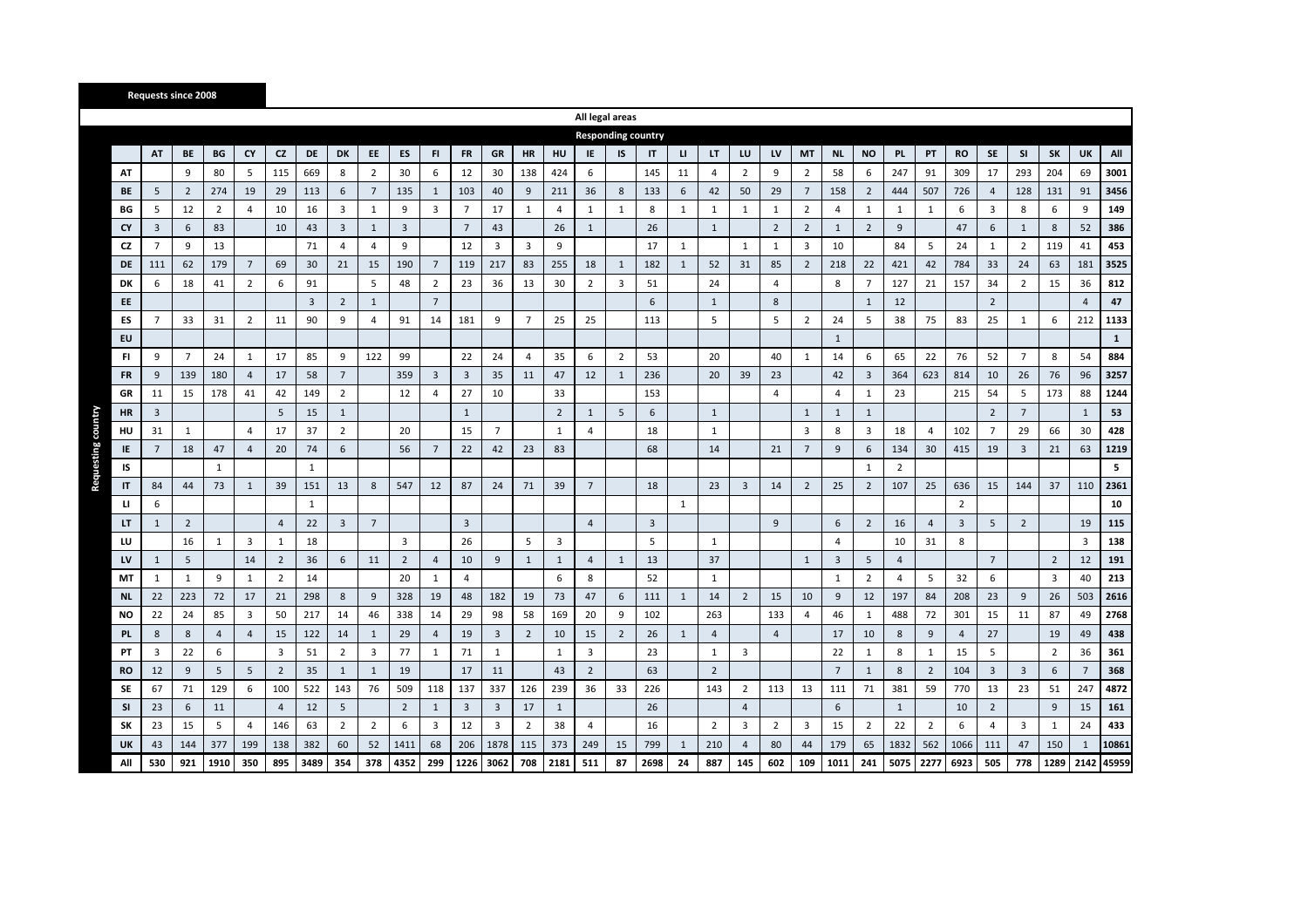|            |           |    | <b>Cultural Objects</b> |                           |    |                |     |                    |     |
|------------|-----------|----|-------------------------|---------------------------|----|----------------|-----|--------------------|-----|
|            |           |    |                         | <b>Responding country</b> |    |                |     |                    |     |
|            |           | AT | DE                      | ES                        | IT | <b>NL</b>      | All |                    |     |
| country    | CY        |    | 5                       |                           |    |                | 5   |                    | BE  |
|            | <b>HR</b> |    |                         |                           |    |                |     | Requesting country | ES  |
| Requesting | <b>NO</b> |    |                         |                           |    |                |     |                    | IE  |
|            | <b>SE</b> | 3  | $\overline{2}$          | 3                         |    | $\overline{2}$ | 10  |                    | UK  |
|            | All       |    |                         |                           |    |                |     |                    | All |

|     |    | <b>Cultural Objects</b> |    |                           |           |     |        |           |           |           |           |    |           |                           | E-commerce |           |           |           |           |    |     |        |           |    |    |           |              | <b>Public Procurement</b> |           |           |                          |           |     |
|-----|----|-------------------------|----|---------------------------|-----------|-----|--------|-----------|-----------|-----------|-----------|----|-----------|---------------------------|------------|-----------|-----------|-----------|-----------|----|-----|--------|-----------|----|----|-----------|--------------|---------------------------|-----------|-----------|--------------------------|-----------|-----|
|     |    |                         |    | <b>Responding country</b> |           |     |        |           |           |           |           |    |           | <b>Responding country</b> |            |           |           |           |           |    |     |        |           |    |    |           |              | <b>Responding country</b> |           |           |                          |           |     |
|     | AT | DE                      | ES | IT                        | <b>NL</b> | All |        |           | <b>CY</b> | <b>DE</b> | <b>DK</b> | ES | <b>FR</b> | HU                        | IE         | <b>MT</b> | <b>NL</b> | <b>PL</b> | <b>SK</b> | UK | All |        |           | EE | ES | <b>FR</b> | $\mathsf{I}$ | -                         | <b>NL</b> | <b>SE</b> | SI                       | <b>UK</b> | All |
| CY  |    |                         |    |                           |           |     | B<br>æ | <b>BE</b> |           |           |           |    |           |                           |            |           |           |           |           |    |     |        | EE        |    |    |           |              |                           |           |           |                          |           |     |
| HR. |    |                         |    |                           |           |     | ឌ្ន    | ES        |           |           |           |    |           |                           |            |           |           |           |           |    | 19  | intr   | EU        |    |    |           |              |                           |           |           |                          |           |     |
| NO  |    |                         |    |                           |           |     | 8      | IE        |           |           |           |    |           |                           |            |           |           |           |           |    |     | S<br>÷ | HU        |    |    |           |              |                           |           |           |                          |           |     |
| SE. |    |                         |    |                           |           | 10  | م<br>ج | UK        | 10        | 8         |           |    |           |                           |            |           |           |           |           |    | 35  | ÷.     | <b>LT</b> |    |    |           |              |                           |           |           | $\overline{\phantom{a}}$ |           | -6  |
| ΔIΙ |    |                         | -  |                           |           | 17  |        | All       | 12        | 8         |           |    |           |                           |            |           | 17        |           |           | -8 | 62  | 흕      | LV        |    |    |           |              |                           |           |           |                          |           | 12  |

|                    |           |    |              |              | <b>Public Procurement</b> |    |                           |                |                |    |              |
|--------------------|-----------|----|--------------|--------------|---------------------------|----|---------------------------|----------------|----------------|----|--------------|
|                    |           |    |              |              |                           |    | <b>Responding country</b> |                |                |    |              |
|                    |           | EE | ES           | <b>FR</b>    | IT                        | LT | <b>NL</b>                 | <b>SE</b>      | <b>SI</b>      | UK | All          |
|                    | EE        |    |              |              | $\overline{4}$            |    |                           |                |                |    | 4            |
|                    | EU        |    |              |              |                           |    | $\mathbf{1}$              |                |                |    | $\mathbf{1}$ |
|                    | HU        |    |              | $\mathbf{1}$ |                           |    |                           |                |                |    | $\mathbf{1}$ |
| Requesting country | LT        |    |              | $\mathbf{1}$ |                           |    | $\mathbf{1}$              | $\overline{2}$ | $\overline{2}$ |    | 6            |
|                    | LV        | 3  | 1            |              |                           | 5  |                           |                |                | 3  | 12           |
|                    | <b>MT</b> |    |              | $\mathbf{1}$ |                           |    |                           |                |                |    | $\mathbf{1}$ |
|                    | <b>PL</b> |    |              |              | $\mathbf{1}$              |    |                           |                |                |    | $\mathbf{1}$ |
|                    | All       | 3  | $\mathbf{1}$ | 3            | 5                         | 5  | $\overline{2}$            | $\overline{2}$ | $\overline{2}$ | 3  | 26           |

|                    |           |              |                |                |              |              |              | <b>Train Driving Licences</b> |    |                |                |           |                |                |              |           |              |
|--------------------|-----------|--------------|----------------|----------------|--------------|--------------|--------------|-------------------------------|----|----------------|----------------|-----------|----------------|----------------|--------------|-----------|--------------|
|                    |           |              |                |                |              |              |              | <b>Responding country</b>     |    |                |                |           |                |                |              |           |              |
|                    |           | <b>BE</b>    | <b>CZ</b>      | DE             | <b>DK</b>    | <b>ES</b>    | <b>FR</b>    | <b>HR</b>                     | HU | IT             | LU             | <b>NL</b> | <b>PL</b>      | PT             | <b>RO</b>    | <b>SK</b> | All          |
|                    | AT        |              | 2              | 54             |              |              |              | $\mathbf{1}$                  | 18 | 1              |                |           | 2              |                |              | 3         | 81           |
|                    | <b>BE</b> |              |                |                |              | $\mathbf{1}$ | 11           |                               |    | $\overline{7}$ | $\mathbf{1}$   | 11        |                | $\overline{2}$ | $\mathbf{1}$ |           | 34           |
|                    | <b>DK</b> |              |                | $\mathbf{1}$   |              |              |              |                               |    |                |                |           |                |                |              |           | 1            |
|                    | <b>FR</b> | $\mathbf{1}$ |                | $\mathbf{1}$   |              |              |              |                               |    |                | $\mathbf{1}$   |           |                | $\mathbf{1}$   |              |           | 4            |
| Requesting country | IT        |              |                |                |              |              | $\mathbf{1}$ |                               |    |                |                |           |                |                |              |           | $\mathbf{1}$ |
|                    | <b>NO</b> |              |                |                | $\mathbf{1}$ |              |              |                               |    |                |                |           |                |                |              |           | $\mathbf{1}$ |
|                    | RO        |              |                | $\overline{2}$ |              |              |              |                               |    |                |                |           |                |                |              |           | $\mathbf{2}$ |
|                    | All       | 1            | $\overline{2}$ | 58             | $\mathbf{1}$ | $\mathbf{1}$ | 12           | $\mathbf{1}$                  | 18 | 8              | $\overline{2}$ | 11        | $\overline{2}$ | 3              | 1            | 3         | 124          |

|                    |           |    |    |                |              |           |              |           |    |                |    |                |                |           | <b>Patients' Rights</b> |                           |                |    |    |                |           |                         |                |                |                |                |                |           |              |                |
|--------------------|-----------|----|----|----------------|--------------|-----------|--------------|-----------|----|----------------|----|----------------|----------------|-----------|-------------------------|---------------------------|----------------|----|----|----------------|-----------|-------------------------|----------------|----------------|----------------|----------------|----------------|-----------|--------------|----------------|
|                    |           |    |    |                |              |           |              |           |    |                |    |                |                |           |                         | <b>Responding country</b> |                |    |    |                |           |                         |                |                |                |                |                |           |              |                |
|                    |           | AT | BE | BG             | CY           | <b>CZ</b> | <b>DE</b>    | <b>DK</b> | EE | ES             | F1 | <b>FR</b>      | GR             | <b>HR</b> | HU                      | IE.                       | IT             | LT | LV | <b>MT</b>      | <b>NL</b> | <b>NO</b>               | <b>PL</b>      | PT             | <b>RO</b>      | <b>SE</b>      | <b>SI</b>      | <b>SK</b> | <b>UK</b>    | All            |
|                    | <b>BE</b> |    |    |                |              |           | 1            |           |    | $\overline{4}$ |    |                | 4              |           |                         |                           |                |    |    |                |           |                         | 1              | $\overline{2}$ |                |                |                |           |              | 16             |
|                    | <b>CZ</b> |    |    |                |              |           | $\mathbf{1}$ |           |    |                |    |                |                |           |                         |                           |                |    |    |                |           |                         |                |                |                |                |                |           |              | $\overline{2}$ |
|                    | DE        |    |    |                |              |           |              |           |    |                |    | $\mathbf{1}$   |                |           |                         | $\overline{2}$            | 1              |    |    |                |           |                         |                |                |                |                |                |           |              | 7              |
| Requesting country | EE        |    |    |                |              |           |              |           |    |                |    |                |                |           |                         |                           |                |    |    |                |           |                         |                |                |                |                |                |           |              |                |
|                    | FI        |    |    |                |              |           | 1            |           |    | $\mathbf{1}$   |    | $\overline{2}$ |                |           |                         |                           |                |    |    |                |           |                         |                |                |                |                |                |           |              | 4              |
|                    | <b>FR</b> |    | 3  |                |              |           |              |           |    |                |    |                |                |           |                         |                           | 1              |    |    |                |           |                         |                |                |                | $\overline{3}$ |                |           |              | 8              |
|                    | IE        |    |    |                |              |           |              |           |    |                |    |                |                |           |                         |                           |                |    |    |                |           |                         |                |                |                |                |                |           | $\mathbf{z}$ |                |
|                    | <b>MT</b> |    |    |                |              |           |              |           |    |                |    |                |                |           |                         |                           | $\overline{2}$ |    |    |                |           |                         |                |                |                |                |                |           |              | $\overline{2}$ |
|                    | <b>NO</b> |    |    |                |              |           | 5            |           |    |                |    |                | $\overline{2}$ |           | 6                       |                           |                | 3  |    |                |           |                         | $\overline{2}$ |                |                |                |                |           |              | 20             |
|                    | <b>SE</b> | 15 | 29 | $\overline{2}$ | $\mathbf{1}$ | 18        | 231          | 30        | 17 | 125            | 34 | 55             | 26             | 22        | 53                      |                           | 16             | 19 | 9  | $\overline{2}$ | 18        | 6                       | 120            | $\overline{7}$ | $\overline{2}$ | 13             | $\overline{2}$ | 5         | 57           | 935            |
|                    | UK        |    |    |                |              |           |              |           |    | $\overline{2}$ | n, | 4              |                |           | 1                       |                           |                |    |    |                |           | 1                       | $\overline{2}$ |                |                |                |                |           |              | 14             |
|                    | All       | 16 | 32 |                |              | 18        | 239          | 30        | 18 | 132            | 36 | 63             | 33             | 24        | 60                      | В                         | 20             | 22 | 10 | $\overline{2}$ | 20        | $\overline{\mathbf{z}}$ | 125            | 10             | $\overline{2}$ | 17             | $\overline{2}$ | 5         | 66           | 1016           |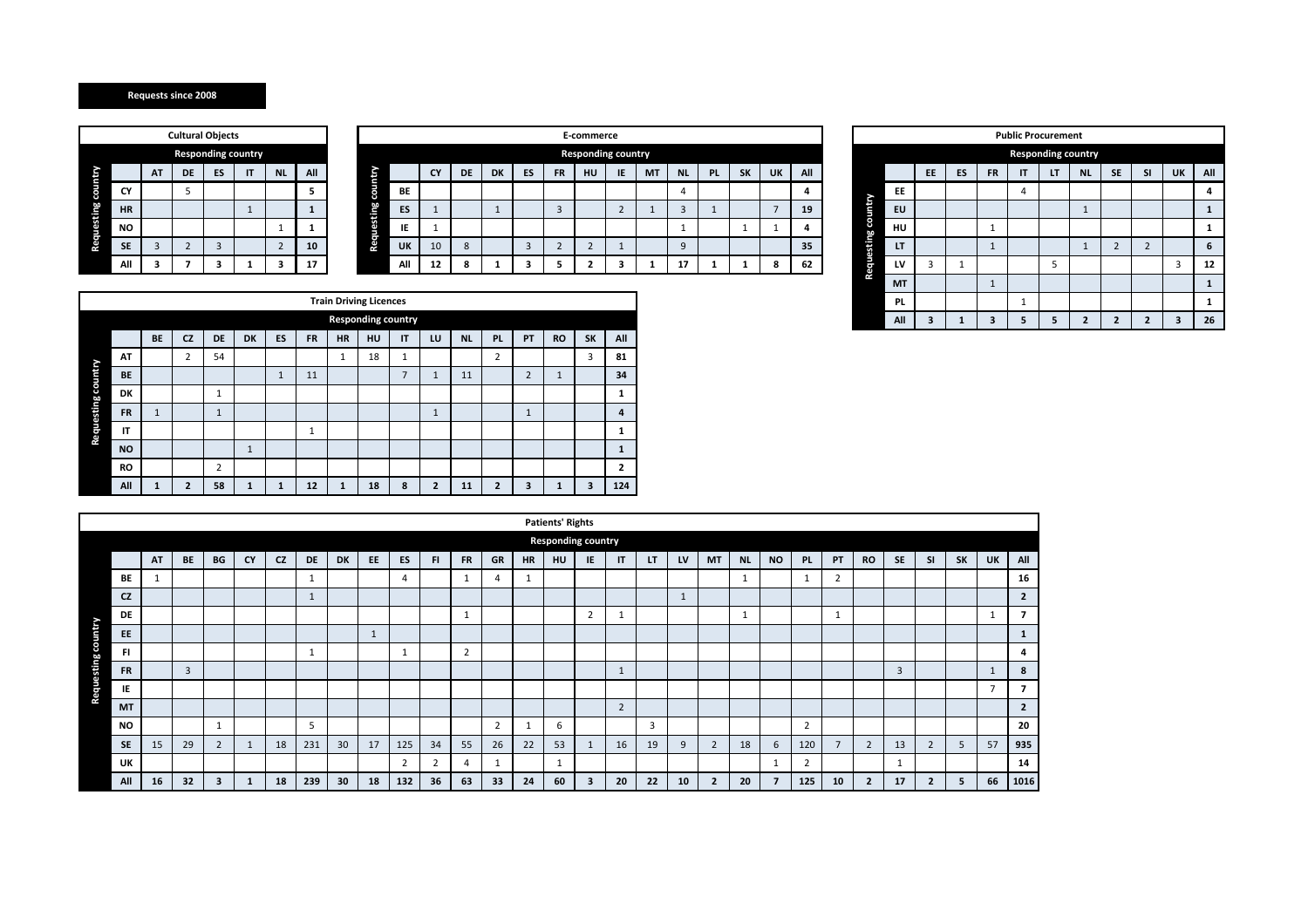|           |                |                |                |                |                |                |                |                 |                |                |                |                         |                |                | Posting of workers |              |                           |                |                |                |                |                |                |                |                |                 |                 |                |                |                         |                |                |
|-----------|----------------|----------------|----------------|----------------|----------------|----------------|----------------|-----------------|----------------|----------------|----------------|-------------------------|----------------|----------------|--------------------|--------------|---------------------------|----------------|----------------|----------------|----------------|----------------|----------------|----------------|----------------|-----------------|-----------------|----------------|----------------|-------------------------|----------------|----------------|
|           |                |                |                |                |                |                |                |                 |                |                |                |                         |                |                |                    |              | <b>Responding country</b> |                |                |                |                |                |                |                |                |                 |                 |                |                |                         |                |                |
|           | AT             | BE             | BG             | CY             | <b>CZ</b>      | DE             | DK             | EE              | <b>ES</b>      | FI.            | <b>FR</b>      | GR                      | <b>HR</b>      | HU             | IE.                | <b>IS</b>    | $\mathsf{I}$              | п              | LT.            | LU             | LV             | MT             | <b>NL</b>      | <b>NO</b>      | PL.            | PT              | <b>RO</b>       | SE             | <b>SI</b>      | SK                      | UK             | All            |
| AT        |                | 1              | 13             |                | 22             | 146            | 1              | 1               | 10             |                |                | 1                       | 7              | 120            | 1                  |              | 21                        |                |                |                | 1              | 1              | 4              | 1              | 37             | 74              | 42              |                | 81             | 52                      | 1              | 638            |
| BE        | $\mathbf{1}$   |                | 201            | 18             | 21             | 91             | $\overline{2}$ | 6               | 88             | 1              | 27             | 10                      | $\overline{3}$ | 187            | 31                 | 1            | 69                        | $\overline{2}$ | 32             | 35             | 24             | 5              | 91             | 1              | 350            | 484             | 328             | 1              | 125            | 121                     | 63             | 2419           |
| BG        | $\mathbf{1}$   | 11             |                | 1              | $\mathbf{1}$   | 6              | $\mathbf{1}$   | $\mathbf{1}$    | 1              | $\overline{2}$ | $\mathbf{1}$   | $\overline{\mathbf{3}}$ | 1              | $\mathbf{1}$   | $\mathbf{1}$       | $\mathbf{1}$ | $\overline{4}$            | $\mathbf{1}$   | $\mathbf{1}$   | 1              | $\mathbf{1}$   | $\overline{2}$ | $\overline{2}$ | 1              | $\mathbf{1}$   | 1               | 1               | $\overline{2}$ | 8              | $\mathbf{1}$            | $\overline{2}$ | 62             |
| CY        |                |                | $\overline{4}$ |                |                |                |                |                 |                |                |                | $\overline{2}$          |                |                |                    |              |                           |                |                |                |                |                |                |                |                |                 |                 |                |                |                         |                | 6              |
| CZ        |                |                |                |                |                | $\overline{7}$ |                |                 |                |                |                |                         |                |                |                    |              |                           |                |                |                |                |                | $\mathbf{1}$   |                | 25             |                 |                 |                |                | $\mathbf{1}$            | $\overline{4}$ | 38             |
| <b>DE</b> |                |                | $\overline{2}$ |                |                |                |                |                 | 1              |                |                |                         |                |                |                    |              | $\mathbf{1}$              | 1              | $\mathbf{1}$   |                | $\overline{3}$ |                |                |                | $\overline{7}$ | 1               | 10              |                | $\overline{2}$ |                         | 1              | 30             |
| <b>DK</b> |                |                |                |                |                | $\overline{4}$ |                |                 |                |                |                |                         |                |                |                    |              |                           |                | $\overline{4}$ |                |                |                |                |                | 25             |                 |                 |                |                |                         |                | 33             |
| EE        |                |                |                |                |                | $\mathbf{1}$   | $\mathbf{1}$   |                 |                | $\overline{2}$ |                |                         |                |                |                    |              |                           |                | $\mathbf{1}$   |                | $\overline{4}$ |                |                | $\mathbf{1}$   | 12             |                 |                 |                |                |                         |                | 22             |
| ES        | $\mathbf{1}$   | $\mathbf{1}$   | 1              |                |                | 12             |                |                 |                | $\mathbf{1}$   | 8              |                         |                |                | $1\,$              |              | $\mathbf{1}$              |                | $\mathbf{1}$   |                |                | $\mathbf{1}$   | $\overline{2}$ |                |                | 10              | 5               |                |                |                         | $\overline{2}$ | 47             |
| FI.       |                |                | $\mathbf{1}$   |                |                | $\overline{4}$ | $\mathbf{1}$   | 40              | $\overline{2}$ |                | $\mathbf{1}$   |                         |                |                |                    |              |                           |                | $\overline{2}$ |                | 6              |                | $\mathbf{1}$   |                | 6              |                 | $\overline{2}$  | $\mathbf{1}$   |                | $\mathbf{1}$            | $\mathbf{1}$   | 69             |
| FR        | 4              |                | 108            | $\overline{4}$ | 10             | 1              | $\overline{2}$ |                 | 187            |                |                | 3                       | $\overline{2}$ | 26             | 5                  |              | 57                        |                | 11             | 29             | 18             |                | 20             |                | 330            | 561             | 420             | 1              | 25             | 67                      | 32             | 1923           |
| GR        |                | 1              | $\overline{4}$ | 3              |                |                |                |                 |                |                |                |                         |                |                |                    |              |                           |                |                |                |                |                |                |                |                |                 | $\mathbf{1}$    |                |                |                         |                | 9              |
| HR        |                |                |                |                |                | $\mathbf{1}$   |                |                 |                |                |                |                         |                |                | $\mathbf{1}$       |              |                           |                |                |                |                |                |                |                |                |                 |                 |                |                |                         |                | $\overline{2}$ |
| HU        | $\mathbf{1}$   |                |                | $\overline{3}$ |                | $\overline{2}$ | $\mathbf 2$    |                 |                |                |                |                         |                | $\mathbf{1}$   |                    |              |                           |                |                |                |                |                |                |                |                |                 | $7\overline{ }$ |                |                | $\overline{\mathbf{3}}$ | 1              | 20             |
| IE        |                |                |                |                |                |                |                |                 |                |                |                |                         |                |                |                    |              |                           |                |                |                |                |                |                |                |                |                 |                 |                |                |                         | $\overline{2}$ | $\overline{2}$ |
| IT        | $\overline{2}$ | $\overline{2}$ | 17             |                | $\mathbf{1}$   | 12             |                |                 | $\overline{2}$ |                | $\overline{2}$ |                         | $\overline{4}$ | $\overline{7}$ |                    |              |                           |                | $\mathbf{1}$   |                | $\mathbf{1}$   |                | $\overline{2}$ |                | 13             | $7\overline{ }$ | 182             |                | 67             | 11                      | 8              | 341            |
| LT        | $\mathbf{1}$   | $\overline{2}$ |                |                | 1              | $\overline{2}$ |                | 4               |                |                |                |                         |                |                |                    |              | 1                         |                |                |                | $\overline{2}$ |                | $\mathbf{1}$   | $\overline{2}$ | 6              |                 | $\overline{2}$  | $\overline{2}$ |                |                         |                | 26             |
| LU        |                | $\overline{2}$ |                | $\overline{2}$ | $\mathbf{1}$   | 12             |                |                 |                |                | 9              |                         |                | $\mathbf{1}$   |                    |              |                           |                | $\mathbf{1}$   |                |                |                |                |                | 6              | $\overline{2}$  | $\overline{3}$  |                |                |                         |                | 39             |
| LV        | 1              | 4              |                |                | $\overline{2}$ | 9              | $\overline{4}$ | 8               | $\mathbf{1}$   | $\overline{2}$ | $\overline{7}$ |                         | $\mathbf{1}$   |                |                    | $\mathbf{1}$ | $\overline{2}$            |                | 5              |                |                |                | $\overline{2}$ | 4              | $\overline{3}$ |                 |                 | 5              |                | $\mathbf{1}$            | $\overline{4}$ | 66             |
| <b>MT</b> |                |                | $\mathbf{1}$   |                |                | $\overline{2}$ |                |                 |                |                | 1              |                         |                |                |                    |              | $\overline{2}$            |                |                |                |                |                |                |                |                |                 |                 |                |                |                         | $\overline{2}$ | 8              |
| NL        | $\mathbf{1}$   | 6              | 28             | 13             | $\overline{2}$ | 27             |                | $\overline{2}$  | 10             |                |                |                         | $\overline{2}$ | $\overline{2}$ | $\overline{2}$     |              | $\overline{\mathbf{3}}$   |                | $\overline{2}$ | $\mathbf{1}$   | $\mathbf{1}$   | $\overline{2}$ |                | 1              | 19             | 3               | 23              |                | $\mathbf{1}$   | 6                       | $\overline{4}$ | 161            |
| <b>NO</b> |                |                |                |                |                |                |                | $7\overline{ }$ |                |                |                |                         |                | $\mathbf{1}$   |                    |              |                           |                | 10             |                | 5              |                |                |                | 9              | $\mathbf{1}$    |                 |                | $\mathbf{1}$   |                         |                | 34             |
| <b>PL</b> | $\mathbf{1}$   | $\overline{7}$ |                | $\overline{2}$ | $\mathbf{1}$   | $\overline{4}$ | 1              | $\mathbf{1}$    |                | $\overline{2}$ | $\overline{4}$ |                         |                |                |                    |              | $\overline{2}$            |                |                |                |                |                | $\overline{2}$ | 1              |                |                 | $\overline{3}$  |                |                | $\mathbf{1}$            | $\overline{2}$ | 34             |
| PT        | $\overline{3}$ | 12             |                |                |                | 13             |                | $\mathbf{1}$    | $\overline{3}$ |                | 46             |                         |                |                |                    |              | 5                         |                |                | $\overline{2}$ |                |                | 8              |                | $\overline{3}$ |                 |                 | $\overline{3}$ |                |                         | $\overline{3}$ | 102            |
| RO        | 5              | $\overline{2}$ | $\overline{2}$ | 5              |                | 17             |                | 1               | $\overline{2}$ |                | 8              |                         |                | 15             | $\mathbf{1}$       |              | 5                         |                | $\mathbf{1}$   |                |                |                | 4              | 1              | 3              | $\overline{2}$  |                 | $\mathbf{1}$   |                | 5                       |                | 80             |
| <b>SI</b> | $\overline{4}$ | $\overline{3}$ | 4              |                |                | 5              |                |                 |                |                |                |                         |                | $\mathbf{1}$   |                    |              | $\mathbf{1}$              |                |                |                |                |                |                |                |                |                 | $\overline{3}$  |                |                | 5                       |                | 26             |
| SK        | 12             | 14             | 3              | 3              | $\overline{7}$ | 25             | $\overline{2}$ | $\overline{2}$  | $\overline{2}$ | 3              | 9              | $\overline{2}$          | $\overline{2}$ | 12             | $\overline{2}$     |              | $\overline{2}$            |                | $\overline{2}$ | $\overline{3}$ | $\overline{2}$ | $\overline{2}$ | 11             | $\overline{2}$ | 9              | $\overline{2}$  | 3               | $\overline{2}$ | 3              |                         | 5              | 148            |
| All       | 38             | 68             | 389            | 54             | 69             | 403            | 17             | 74              | 309            | 13             | 123            | 21                      | 22             | 374            | 45                 | 3            | 176                       | $\overline{4}$ | 75             | 71             | 68             | 13             | 151            | 15             | 864            | 1148            | 1035            | 18             | 313            | 275                     | 137            | 6385           |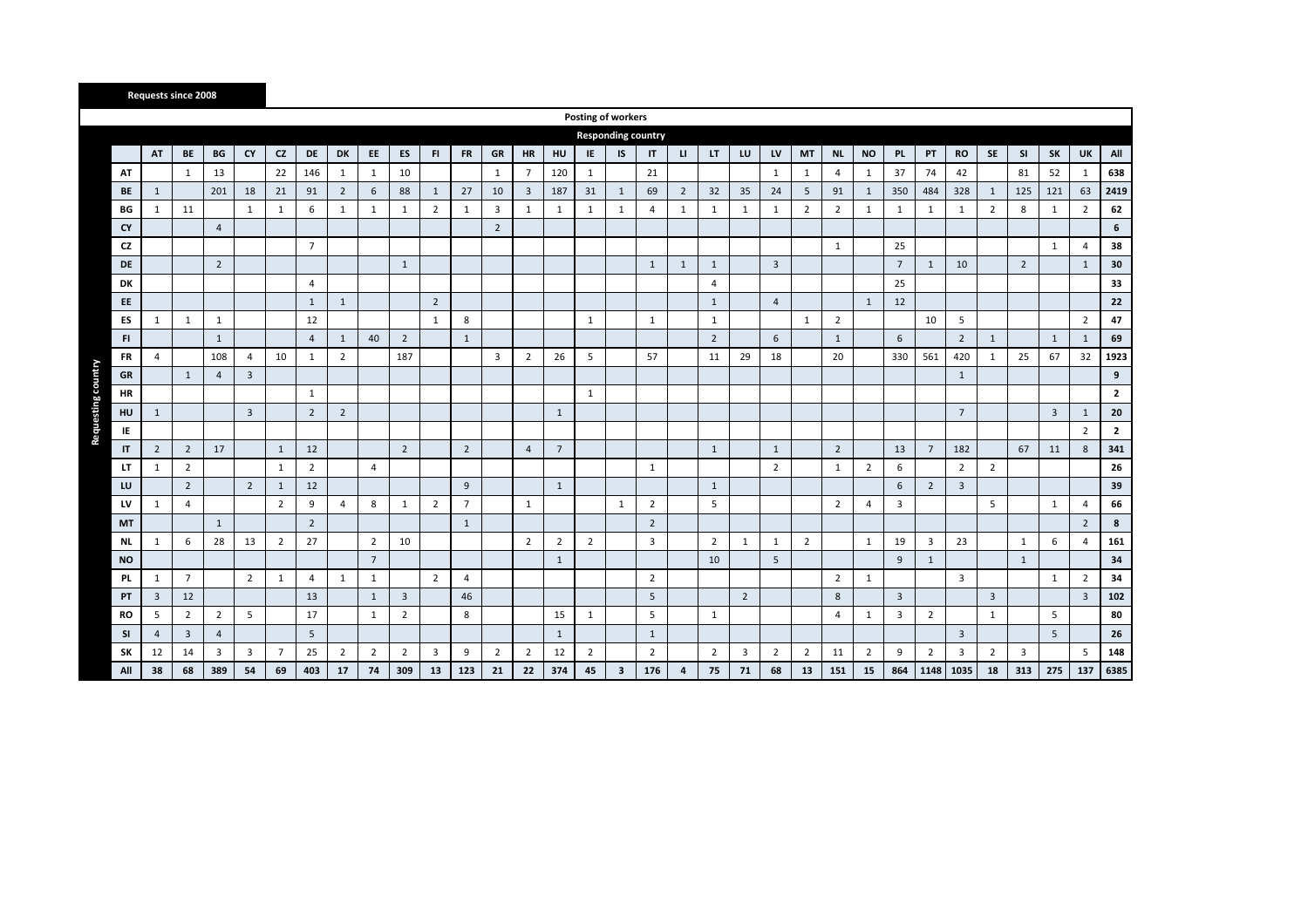|              |                |                |                |                         |                |                |                |                |                |                 |                |                 |                         |                | <b>Professional Qualifications</b> |                 |                |                |                |                |                |                |                |                |                |                 |                 |                |                 |                 |                |               |
|--------------|----------------|----------------|----------------|-------------------------|----------------|----------------|----------------|----------------|----------------|-----------------|----------------|-----------------|-------------------------|----------------|------------------------------------|-----------------|----------------|----------------|----------------|----------------|----------------|----------------|----------------|----------------|----------------|-----------------|-----------------|----------------|-----------------|-----------------|----------------|---------------|
|              |                |                |                |                         |                |                |                |                |                |                 |                |                 |                         |                | <b>Responding country</b>          |                 |                |                |                |                |                |                |                |                |                |                 |                 |                |                 |                 |                |               |
|              | AT             | BE             | BG             | CY                      | <b>CZ</b>      | <b>DE</b>      | DK             | EE             | ES             | F1              | <b>FR</b>      | GR              | <b>HR</b>               | <b>HU</b>      | ΙE                                 | IS              | IT             | $\mathbf{u}$   | LT.            | LU             | LV             | <b>MT</b>      | <b>NL</b>      | <b>NO</b>      | <b>PL</b>      | PT              | <b>RO</b>       | SE             | <b>SI</b>       | SK              | UK             | All           |
| AT           |                | 6              | 47             | $\overline{\mathbf{3}}$ | 45             | 329            | $\overline{7}$ | $\mathbf{1}$   | 15             | 3               | 8              | 24              | 102                     | 203            | $\overline{2}$                     |                 | 78             | 9              | $\overline{2}$ | 1              | $\overline{7}$ |                | 27             | 4              | 122            | $7\overline{ }$ | 125             | 12             | 142             | 92              | 42             | 1465          |
| <b>BE</b>    | 3              | $\overline{2}$ | 73             | $\mathbf{1}$            | 8              | 20             | $\overline{3}$ | 1              | 42             |                 | 64             | 26              | 5                       | 22             | 5                                  | $7\overline{ }$ | 57             | $\overline{4}$ | 10             | 14             | $\overline{3}$ | $\overline{2}$ | 51             |                | 85             | 19              | 397             | $\overline{3}$ | $\overline{3}$  | 9               | 28             | 967           |
| BG           | 4              | $\mathbf{1}$   | $\mathbf{1}$   | 3                       | $\overline{2}$ | 9              | $\overline{2}$ |                | 8              | 1               | 5              | 14              |                         | 3              |                                    |                 | 3              |                |                |                |                |                | $\overline{2}$ |                |                |                 | $\mathbf{1}$    | 1              |                 |                 | 3              | 63            |
| CY           | 3              | 6              | 79             |                         | 10             | 27             | $\overline{3}$ | $\mathbf{1}$   | 3              |                 | 5              | 33              |                         | 24             | $\mathbf{1}$                       |                 | 25             |                | $\mathbf{1}$   |                | $\overline{2}$ | $\overline{2}$ | $\mathbf{1}$   | $\overline{2}$ | 9              |                 | 47              | 6              | $\mathbf{1}$    | 8               | 41             | 340           |
| CZ           | $\overline{a}$ | 5              | 9              |                         |                | 41             | $\overline{4}$ | 3              | 8              |                 | 10             | 3               | $\overline{\mathbf{3}}$ | $\overline{7}$ |                                    |                 | $\overline{7}$ |                |                |                |                | $\overline{3}$ | $\overline{4}$ |                | 37             | 5               | 10              | $\mathbf{1}$   | $\overline{2}$  | 88              | 29             | 283           |
| DE           | 67             | 44             | 148            | $\overline{4}$          | 41             | 21             | 17             | 13             | 149            | $7\overline{ }$ | 93             | 193             | 74                      | 171            | 16                                 | $\mathbf{1}$    | 143            |                | 45             | 15             | 77             | $\overline{2}$ | 112            | 19             | 240            | 38              | 739             | 20             | 13              | 58              | 109            | 2689          |
| DK           | 6              | 18             | 41             | $\overline{2}$          | 6              | 85             |                | 5              | 48             | $\overline{2}$  | 23             | 36              | 13                      | 30             | $\overline{2}$                     | 3               | 49             |                | 20             |                | $\overline{4}$ |                | 8              | $\overline{7}$ | 102            | 21              | 157             | 32             | $\overline{2}$  | 15              | 36             | 773           |
| EE           |                |                |                |                         |                | $\overline{2}$ | $\mathbf{1}$   |                |                | $\overline{4}$  |                |                 |                         |                |                                    |                 | $\overline{2}$ |                |                |                |                |                |                |                |                |                 |                 |                |                 |                 | $\overline{4}$ | 13            |
| ES           | 5              | 27             | 25             | $\mathbf{1}$            | $\overline{7}$ | 69             | $\overline{7}$ | 4              | 14             | 13              | 38             | $7\overline{ }$ | $\overline{7}$          | 18             | 22                                 |                 | 104            |                | 3              |                | $\overline{a}$ |                | 18             | 5              | 26             | 54              | 73              | 24             | 1               | 5               | 194            | 775           |
| FI           | 9              | $\overline{7}$ | 23             | $\mathbf{1}$            | 17             | 78             | 8              | 82             | 96             |                 | 19             | 24              | $\overline{4}$          | 35             | 6                                  | $\overline{2}$  | 52             |                | 18             |                | 34             | $\mathbf{1}$   | 13             | 6              | 59             | 22              | 74              | 51             | $7\overline{ }$ | $7\overline{ }$ | 53             | 808           |
| <b>FR</b>    | 4              | 128            | 61             |                         | $\overline{7}$ | 55             | 5              |                | 167            | 3               | 1              | 32              | 9                       | 21             | $\overline{7}$                     | 1               | 173            |                | 9              | 8              | 5              |                | 20             | 3              | 32             | 57              | 390             | 6              | 1               | 9               | 60             | 1274          |
| GR           | 10             | 14             | 171            | 38                      | 42             | 149            | $\mathbf{1}$   |                | 12             | $\overline{4}$  | 26             | 9               |                         | 32             |                                    |                 | 151            |                |                |                | $\overline{4}$ |                | $\overline{4}$ | $\mathbf{1}$   | 23             |                 | 214             | 54             | 5               | 173             | 88             | 1225          |
| <b>HR</b>    | $\overline{2}$ |                |                |                         | 5              | 13             | $\mathbf{1}$   |                |                |                 | 1              |                 |                         | $\overline{2}$ |                                    | 5               | 5              |                | $\mathbf{1}$   |                |                | $\mathbf{1}$   | $\mathbf{1}$   | $\mathbf{1}$   |                |                 |                 | $\overline{2}$ | $7\overline{ }$ |                 | $\mathbf{1}$   | 48            |
| HU           | 17             | $\mathbf{1}$   |                | $\mathbf{1}$            | 6              | 28             |                |                | 8              |                 | 6              | 5               |                         |                | $\overline{4}$                     |                 | 18             |                | $\mathbf{1}$   |                |                | $\overline{2}$ | 4              | 3              | 14             | $\overline{4}$  | 84              | 6              | $\overline{2}$  | 24              | 26             | 264           |
| IE           | $\overline{7}$ | 18             | 47             | $\overline{3}$          | 20             | 74             | 6              |                | 56             | $\overline{7}$  | 22             | 42              | 23                      | 83             |                                    |                 | 68             |                | 14             |                | 21             | $\overline{7}$ | 8              | 6              | 134            | 30              | 415             | 19             | $\overline{3}$  | 20              | 51             | 1204          |
| IS           |                |                | $\mathbf{1}$   |                         |                | $\mathbf{1}$   |                |                |                |                 |                |                 |                         |                |                                    |                 |                |                |                |                |                |                |                | $\mathbf{1}$   | $\overline{2}$ |                 |                 |                |                 |                 |                | ${\mathbf 5}$ |
| IT           | 82             | 42             | 55             | $\mathbf{1}$            | 38             | 138            | 13             | 8              | 544            | 12              | 84             | 24              | 67                      | 31             | $\overline{7}$                     |                 | 17             |                | 22             | 3              | 13             | $\overline{2}$ | 23             | 2              | 93             | 18              | 448             | 15             | 77              | 26              | 99             | 2004          |
| $\mathbf{L}$ |                |                |                |                         |                |                |                |                |                |                 |                |                 |                         |                |                                    |                 |                | $\mathbf{1}$   |                |                |                |                |                |                |                |                 |                 |                |                 |                 |                | $\mathbf{1}$  |
| LT           |                |                |                |                         | $\overline{3}$ | 14             | $\overline{2}$ | $\mathbf{1}$   |                |                 | 1              |                 |                         |                | 4                                  |                 | $\mathbf{1}$   |                |                |                | $\overline{2}$ |                | $\overline{2}$ |                | 3              |                 |                 |                |                 |                 | 16             | 49            |
| LU           |                | 13             | $\mathbf{1}$   | 1                       |                | $\overline{3}$ |                |                | $\overline{3}$ |                 | 12             |                 | 5                       | $\overline{2}$ |                                    |                 | 5              |                |                |                |                |                | 3              |                | $\overline{3}$ | 22              | 5               |                |                 |                 | $\overline{3}$ | 81            |
| LV           |                | $\mathbf{1}$   |                | 14                      |                | 22             | $\overline{2}$ |                |                | $\overline{2}$  | 3              | 9               |                         | $\mathbf{1}$   | $\overline{4}$                     |                 | 11             |                | 17             |                |                | $\mathbf{1}$   | $\mathbf{1}$   | $\mathbf{1}$   | 1              |                 |                 | $\overline{2}$ |                 | $\mathbf{1}$    | $\overline{4}$ | 97            |
| MT           | $\mathbf{1}$   | $\mathbf{1}$   | 8              | $\mathbf{1}$            | $\overline{2}$ | 11             |                |                | 20             | 1               | $\overline{2}$ |                 |                         | 6              | $\overline{7}$                     |                 | 46             |                | $\mathbf{1}$   |                |                |                | $\mathbf{1}$   | $\overline{2}$ | $\overline{4}$ | 5               | 32              | 6              |                 | $\overline{3}$  | 38             | 198           |
| NL           | 21             | 216            | 44             | $\overline{4}$          | 19             | 270            | 8              | $\overline{7}$ | 318            | 19              | 48             | 182             | 17                      | 71             | 45                                 | 6               | 108            | 1              | 12             | 1              | 14             | 8              | 6              | 11             | 178            | 81              | 185             | 23             | 8               | 20              | 499            | 2450          |
| <b>NO</b>    | 22             | 24             | 84             | $\overline{\mathbf{3}}$ | 50             | 212            | 13             | 39             | 338            | 14              | 29             | 96              | 57                      | 162            | 20                                 | 9               | 102            |                | 250            |                | 128            | $\overline{4}$ | 45             | $\mathbf{1}$   | 477            | 71              | 301             | 15             | 10              | 87              | 49             | 2712          |
| <b>PL</b>    | 6              | $\mathbf{1}$   | 3              | $\mathbf{1}$            | 5              | 97             | 13             |                | 24             | $\overline{2}$  | 12             | $\overline{3}$  |                         | 9              | 14                                 | $\overline{2}$  | 23             | $\mathbf{1}$   | 4              |                | $\overline{4}$ |                | 14             | 9              | $\mathbf{1}$   | 6               | $\mathbf{1}$    | 21             |                 | 17              | 39             | 332           |
| PT           |                | 9              | 6              |                         | $\overline{3}$ | 37             | $\overline{2}$ | $\overline{2}$ | 66             | 1               | 24             | $\mathbf{1}$    |                         | 1              | $\overline{2}$                     |                 | 17             |                | $\mathbf{1}$   | 1              |                |                | 14             | $\mathbf{1}$   | 5              |                 | 15              | $\overline{2}$ |                 | $\overline{2}$  | 33             | 245           |
| <b>RO</b>    | 4              | $\overline{7}$ | $\overline{2}$ |                         | $\mathbf{1}$   | 16             |                |                | 14             |                 | 9              | 11              |                         | 26             | $\mathbf{1}$                       |                 | 49             |                | $\mathbf{1}$   |                |                |                | $\mathbf{1}$   |                | 3              |                 | 104             | $\overline{2}$ | 1               | $\mathbf{1}$    | $\overline{7}$ | 260           |
| <b>SE</b>    | 48             | 42             | 127            | 5                       | 82             | 289            | 113            | 59             | 381            | 83              | 82             | 264             | 104                     | 186            | 35                                 | 33              | 210            |                | 124            | $\overline{2}$ | 104            | 11             | 91             | 64             | 261            | 52              | 765             |                | 21              | 46              | 190            | 3874          |
| <b>SI</b>    | 15             | 3              | $\overline{7}$ |                         | $\overline{2}$ | 5              |                |                | $\overline{2}$ |                 |                | $\overline{3}$  | 13                      |                |                                    |                 | 12             |                |                |                |                |                | $\mathbf{1}$   |                | 1              |                 | $7\overline{ }$ | $\mathbf{1}$   |                 | $\overline{2}$  | $\overline{4}$ | 78            |
| <b>SK</b>    | 11             | $\mathbf{1}$   | 1              | 1                       | 130            | 32             |                |                | $\overline{4}$ |                 | $\overline{2}$ | 1               |                         | 17             | $\overline{2}$                     |                 | 9              |                |                |                |                | $\mathbf{1}$   | $\overline{4}$ |                | 8              |                 | $\overline{3}$  | $\overline{2}$ |                 | $\mathbf{1}$    | 15             | 245           |
| UK           | 43             | 144            | 377            | 188                     | 138            | 374            | 60             | 52             | 1405           | 66              | 200            | 1877            | 115                     | 370            | 248                                | 15              | 798            | $\mathbf{1}$   | 209            | $\overline{4}$ | 80             | 44             | 169            | 64             | 1830           | 562             | 1064            | 110            | 47              | 150             |                | 10804         |
| All          | 394            | 781            | 1441           | 276                     | 689            | 2521           | 291            | 278            | 3745           | 244             | 829            | 2919            | 618                     | 1533           | 454                                | 84              | 2343           | 17             | 765            | 49             | 506            | 91             | 648            | 213            | 3753           | 1074 5656       |                 | 436            | 353             | 864             |                | 1761 35626    |